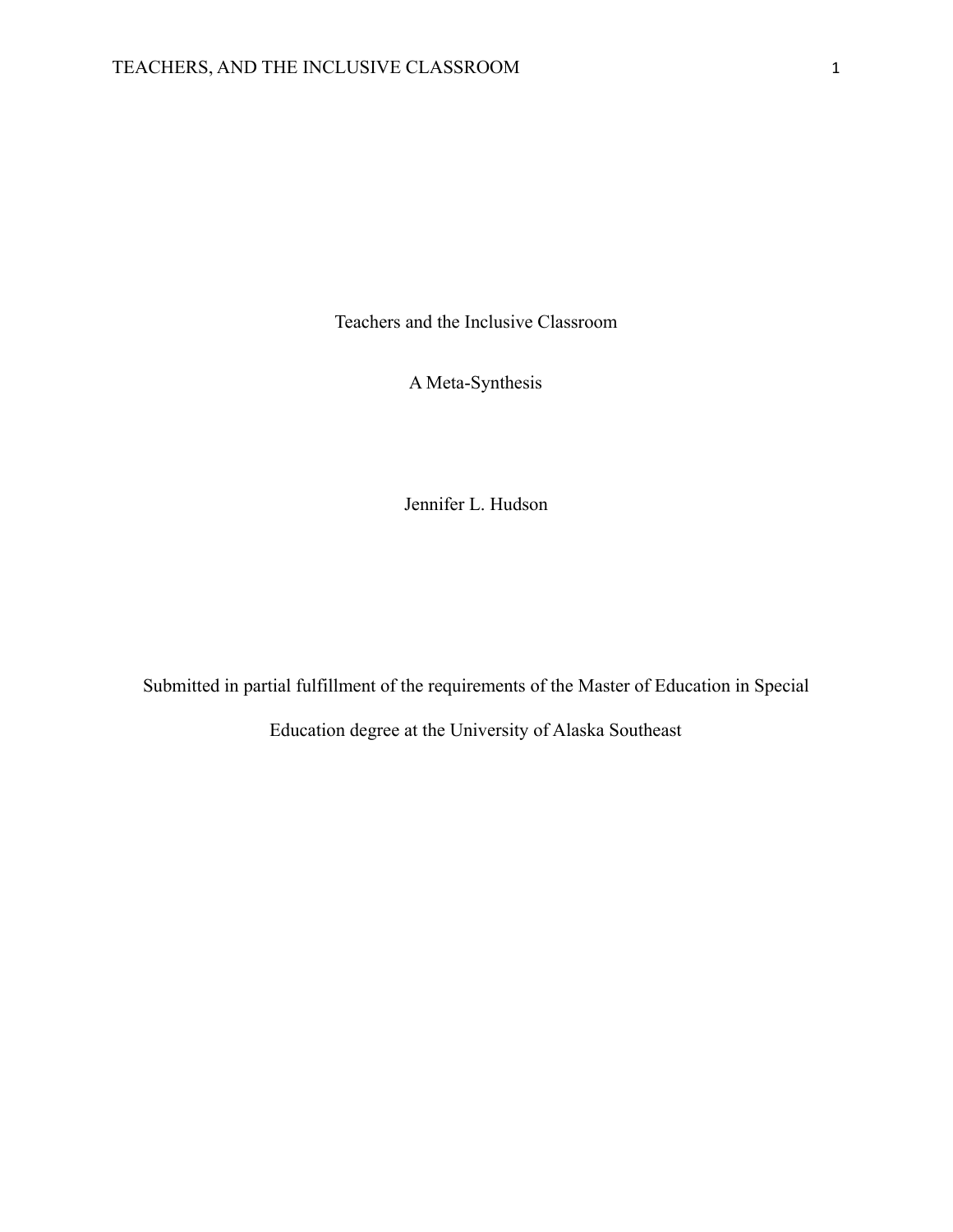## Abstract

This meta-synthesis of teachers and inclusive classrooms examines the relationship between the inclusive classroom and teachers that feel successful at teaching in an inclusive classroom. Teachers of inclusive classrooms have expressed how they feel more successful after having training and support in relationship to having an inclusive classroom. However, without training and support by their administration, teachers do not feel prepared to teach in an inclusive classroom due to the extra time and support students with disabilities may require. Inclusive classrooms could be very successful if all teachers felt as though they had the tools, education, and support needed to teach an inclusive class.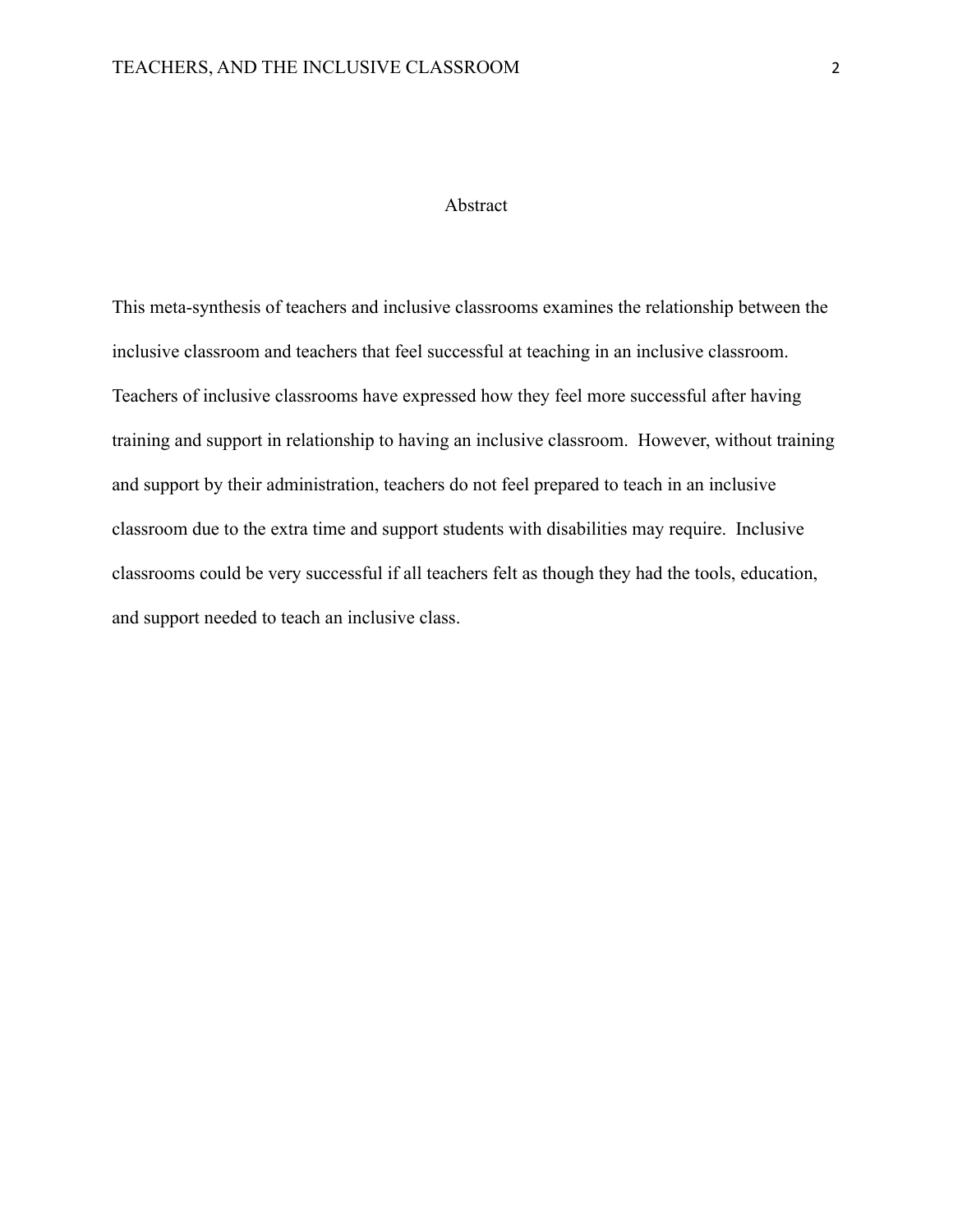## 1. Introduction

#### *1.1 Background*

In inclusive classrooms, teachers adapt their instructional practices so that all students, including students with special learning needs, achieve in ways that are meaningful (Andrews & Lupart, 2000; Hutchinson, 2007; Loreman, 1999). According to Wright's Law the IDEA statute and implementing regulations emphasize the requirement to educate children with disabilities in regular classes with their nondisabled peers:

Inclusive education of students with disabilities is a matter of human rights, whereby access to quality education is coupled with respect and equity in the learning environment. Effective inclusive teachers hold positive attitudes towards children with disabilities, are skilled in delivering curriculum to a diverse population of students and feel confident in their ability to promote inclusivity in their classrooms (Berry, R.A.W., 2010).

For quite some time we have been hearing about inclusive classrooms and what that should be like. It seems that there is a recurring theme according to many studies , the theme that many teachers feel ill equipped to handle such classrooms. However, with the right training, professional development, field work, and confidence needed to teach in an inclusive classroom we can in theory have successful inclusive classrooms. Teachers have been interviewed, observed, and surveyed all with the hopes in finding that magic button that will help achieve conducive inclusive classrooms.

The Regular Education Initiative (REI) was the precursor to the idea of the inclusive classroom. It was proposed in 1986 by Madeline Will, then secretary for the Office of Special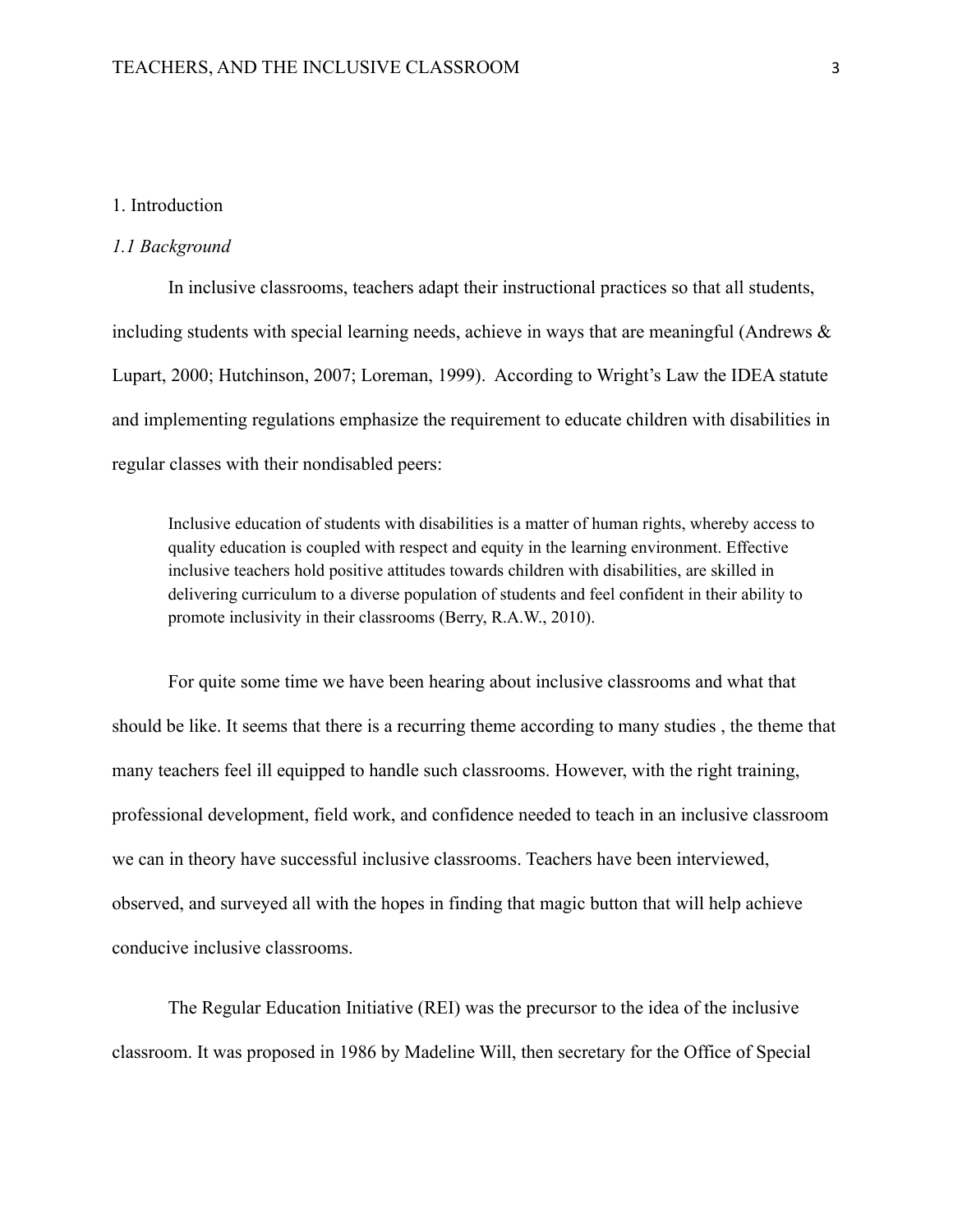Education and Rehabilitative Services. The movement was to increase the practice of mainstreaming, to eliminate the removal of students with disabilities from the general education classroom, and place students in a general education classroom that could accommodate all students (Will, Madeline, 1986).

The idea of inclusion is supposedly implemented, but this is not necessarily the case. Research indicates that teachers know a limited amount about the practice of inclusion, but don't practice inclusion for many reasons. Therefore, inclusion as it is to be a given right, is not occurring as it should.

#### *1.2 Author's beliefs and experiences*

Six years ago I went back to school to become a special education teacher. I was inspired to go back to school after substitute teaching in several special education classrooms that ranged from intensive needs to resource rooms. Along the way there I acquired my general education degree and was hired as a general education teacher in a third grade classroom. For the next three years while teaching third grade for two years, and second grade for one year I worked on obtaining my special education endorsement and then decided to obtain my Masters in Special Education.

Over the past year I have worked as a teacher in a co-teaching environment that integrated all students into a single educational setting and which provided services to students in the classroom rather than removing them to receive services. By this I mean that students that receive additional services that they would normally get outside the classroom, have a paraprofessional with them and stay in my classroom instead of being removed from the general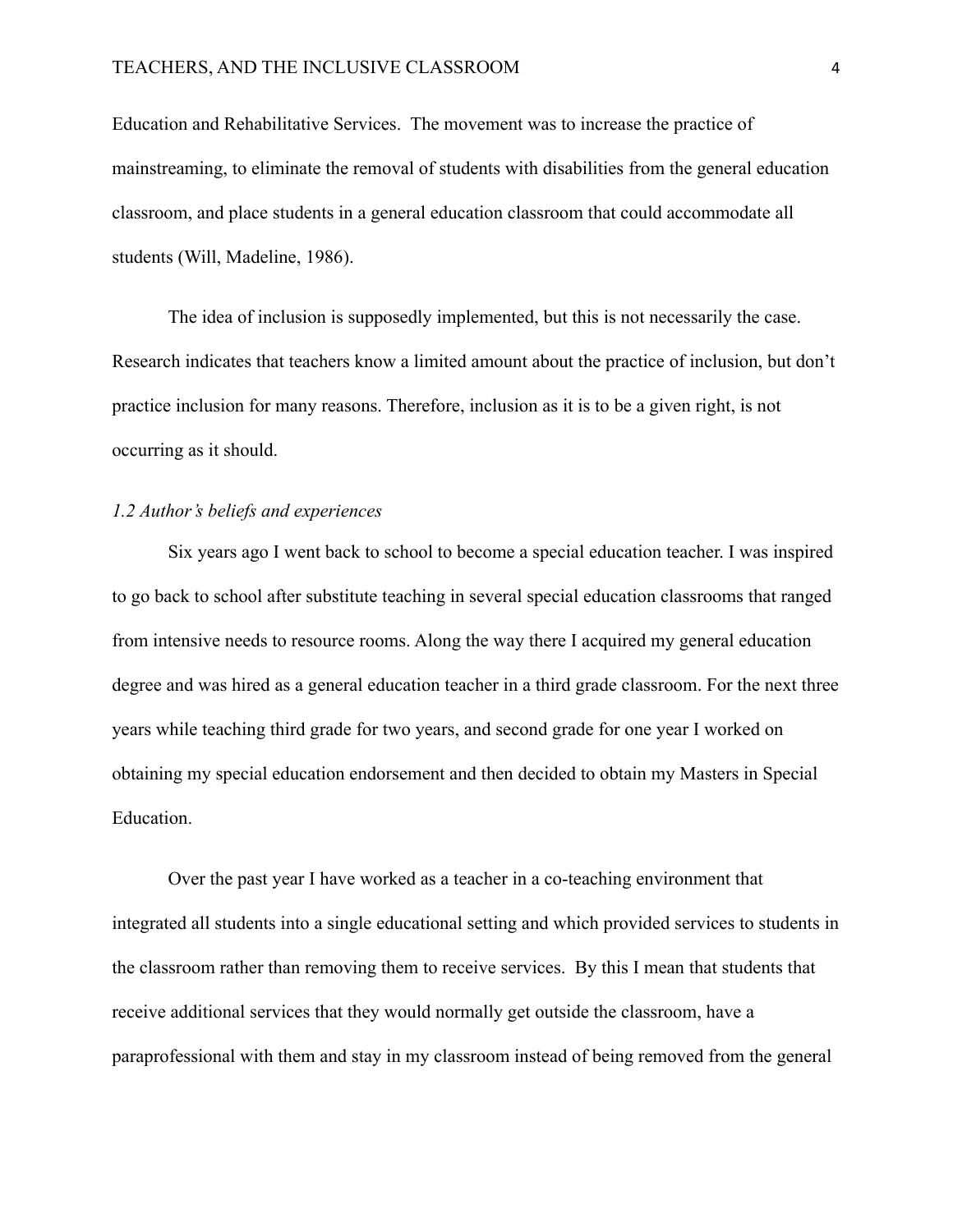education classroom for services. Initially, in order to help me obtain my special education endorsement and to fulfill my practicum requirements, as well as pilot a new type of co-teaching classroom at our school, a special education teacher and myself were to share a classroom fulltime to accommodate students with IEPs as well as general education students. So, the other teacher and I set out to teach "our'' students in a type of co-teaching situation where all students receive assistance and no students would be singled out.

In theory, this sounds great, but in reality it didn't seem to go smoothly. While all my students had two teachers in the room at all times ready to help them, the co-teaching element was non-existent. Only one of us, myself, was responsible for the recording and tracking of assessments and assignments, the contacting of parents, and all of the small day to day stuff that teaching a general education classroom consists of.

On the other hand, I had very small input towards student's IEP's and their accommodations. While it did fulfill the requirements for my practicum, that is all it fulfilled. Our working together did not flow seamlessly, even though we were compatible personally. Even after offering to let her teach whatever she'd like and to restructure our classroom to best suit the needs of our "co-teaching" and students, there were no changes made.

Soon after my practicum class was over our school gained two young girls with intensive needs in second grade. In addition, another special education teacher whose case load dealt with Kindergarten and first grade became very ill and had to have her caseload reduced significantly. It was at this time that the other teacher's case load became larger and she would no longer be able to "co-teach" with me. She is now only in my room for one hour out of the day to teach a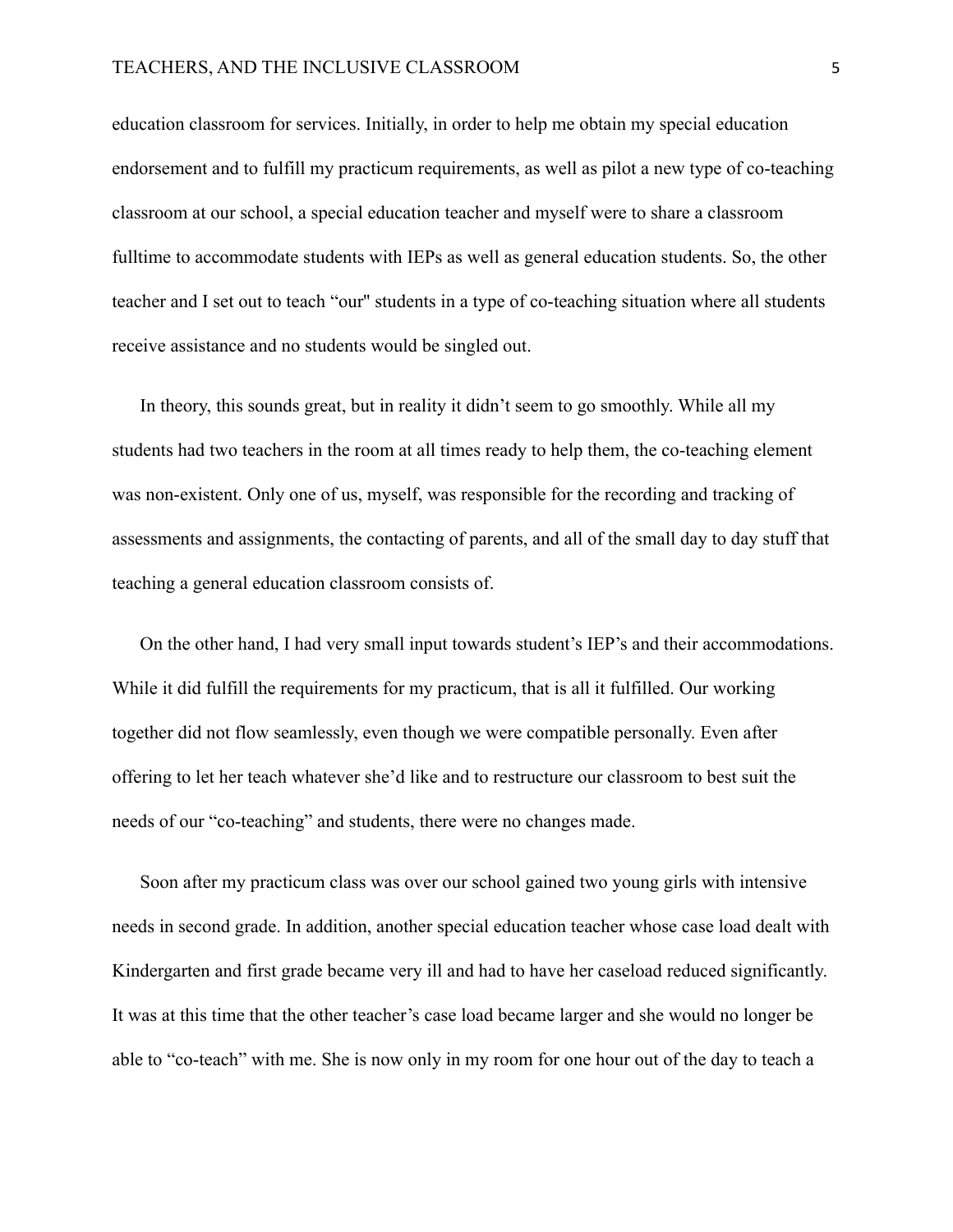small group of students a district approved reading replacement program from our core reading program. Other various aides are in and out of the room to provide support and teach a small group a language supplant program, also a replacement program from our district core reading program, for another hour out of the day.

Students with IEPs from other classes also come to my classroom to receive a supplant reading program that I teach, with the help of another teacher, during that time to a wide range of students, some with IEP's and some with below average reading scores. During reading students are broken into three groups and taught the same supplant program at various levels. During math I teach all students including any students with IEPs with the help of a paraprofessional.

While I like the fact that students are being able to stay in the general education classroom, I find that how they are being taught is a bit frustrating. They are expected to learn using core programs or the same supplant program with little to no modifications for their needs.

Frustration is what I have heard from most teachers when it comes to inclusive classroom settings. Many teachers don't feel that they have the resources or time necessary to assist students with disabilities while they assist students normally in the general education setting.

This years' experience has led to me wanting to know more about teacher and students feelings about inclusive classrooms. It has also led me to formulate the following research questions:

1. What elements are needed for a teacher to have a successful inclusive classroom?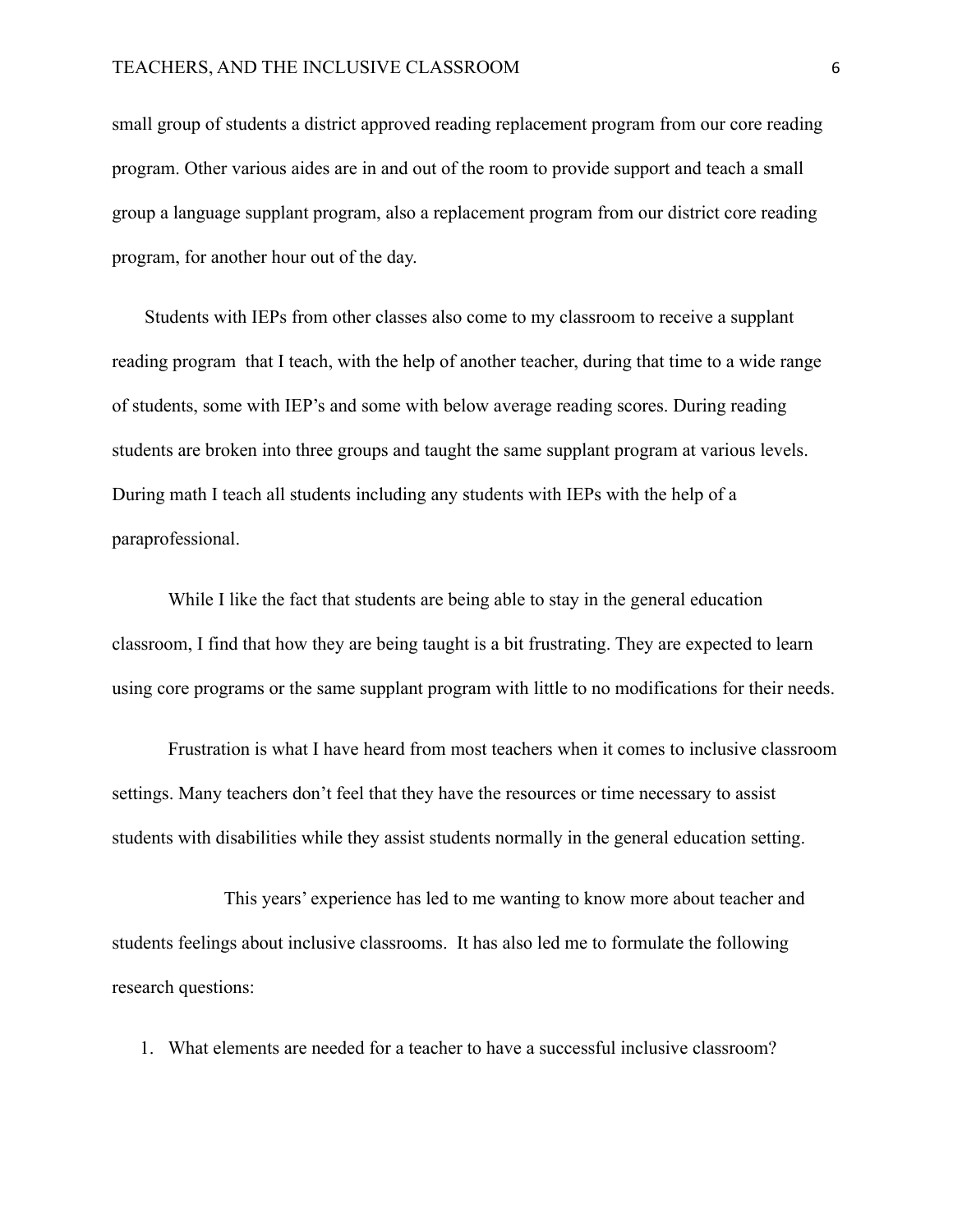2. What training do general education teachers need to be successful in teaching in an inclusive classroom?

#### *1.3 Purpose of this meta-synthesis*

One purpose was to review the literature on teachers and students in inclusive classrooms and what elements are necessary to have a successful inclusive classroom according to general education teachers. A second purpose was to determine what supports teacher find necessary in an inclusive classroom and how to obtain those supports. My final purpose in conducting this meta-synthesis was to identify significant themes that emerged from this body of literature, and to connect these themes to my own experience and my future experiences in special education as well as the general education classroom.

## *2.1 Selection criteria*

The 22 journal articles included in this meta-synthesis met the following selection criteria:

- 1. The articles explored issues related to inclusive classrooms.
- 2. The articles explored issues related to teachers and inclusive classrooms.
- 3. The articles explored issues related to how teachers feel about inclusive classrooms.
- 4. The articles explored issues related to how students feel about inclusive classrooms.
- 5. The articles were published in peer-reviewed journals and thesis papers.
- 6. The articles were published between 1994-2016

#### *2.2.1 Database searches*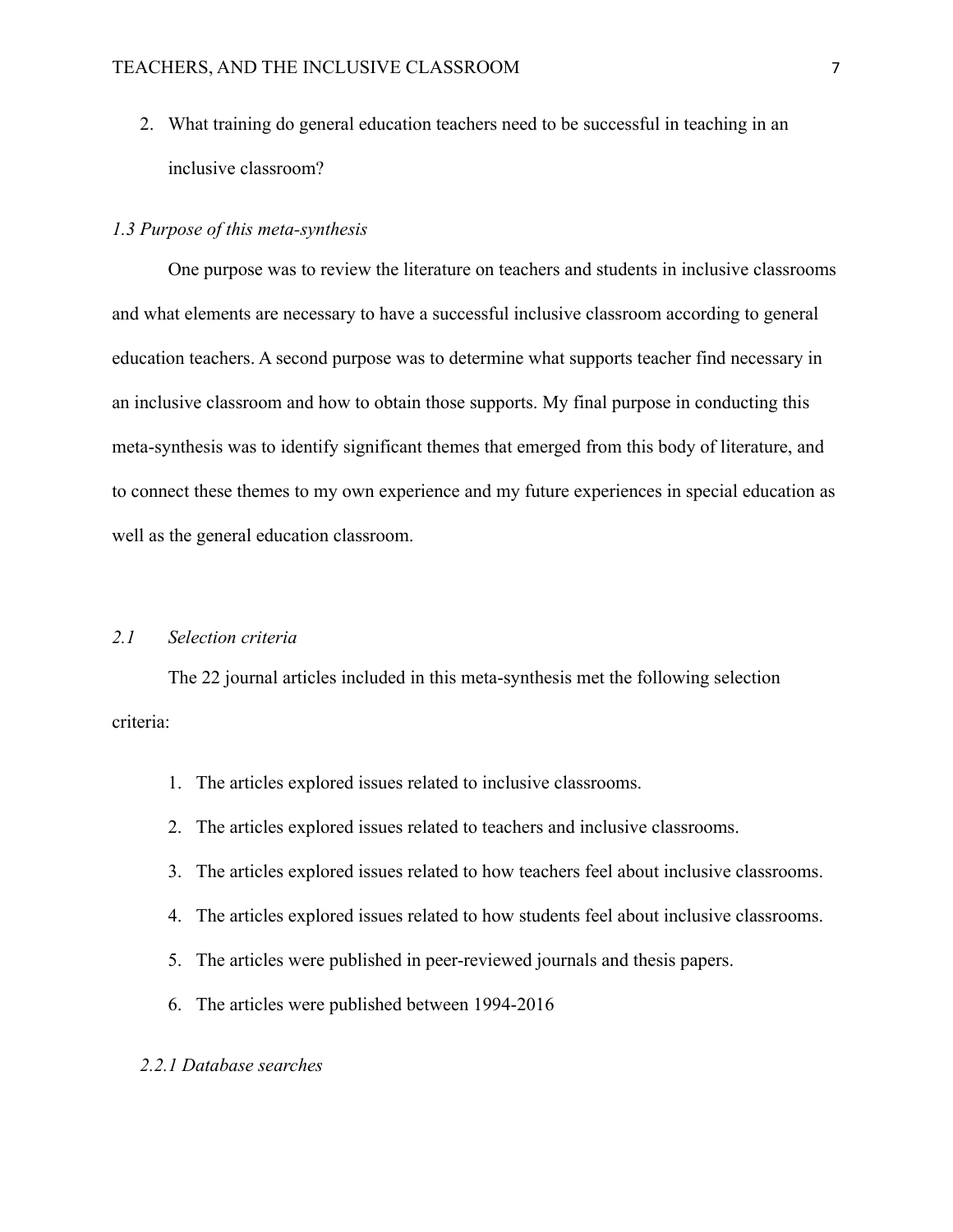In winter and spring of 2016, I conducted systemic searches of four databases that index articles related to special education, inclusive classroom, and teacher and student views on inclusive classrooms. The four databases include the: (a)Education Resources Information Center (ERIC, Ebscohost) ; (b) Academic Search Premier; (c)Digests (ERIC); and (d)Pro Quest. Searches were conducted using the following g specific search terms:

("Inclusive Classrooms" or "Inclusive Education")

("Teachers") And ( "Inclusive Classroom")

("Special Education") And ("Inclusive classroom")

("Special Education") And ("Teachers")

("Inclusive Classrooms") And ("Teachers")

("Inclusive Classrooms") And ("Students")

The various database searches yielded a total of 22 articles that met my selection criteria (Beacham, N., & Rouse, M, 2012; Black-Hawkins, K., Florian, L., 2012; Berry, R.A.W., 2010; Cameron, D.L., 2014; Gebhardt, M., et al., 2015; Gökdere, M,. 2012; Hastings, R. P., & Oakford, S., 2003; Specht, J.,et al., 2016; Killoran, I., 2014; Leatherman, J.M., & Niemeyer, J.A., 2005; Litvack, M.S., Ritchie, K.C., & Shore, B.M. 2011; Logan, B.E., & Wimer, G. 2013; Michele Wilson Kamens, Susan J. Loprete & Frances A. Slostad, 2003; Monsen, J.J., Ewing, D.L., & Kwoka, M., 2014; Ross-Hill, R. 2009; Shade, R.A., & Stewart, R., 2001; Sharma, U., & Sokal, L., 2015; Swain, K.D., Nordness, P.D., & Leader-Janssen, E. M., 2012; Wilkins, T., & Nietfeld,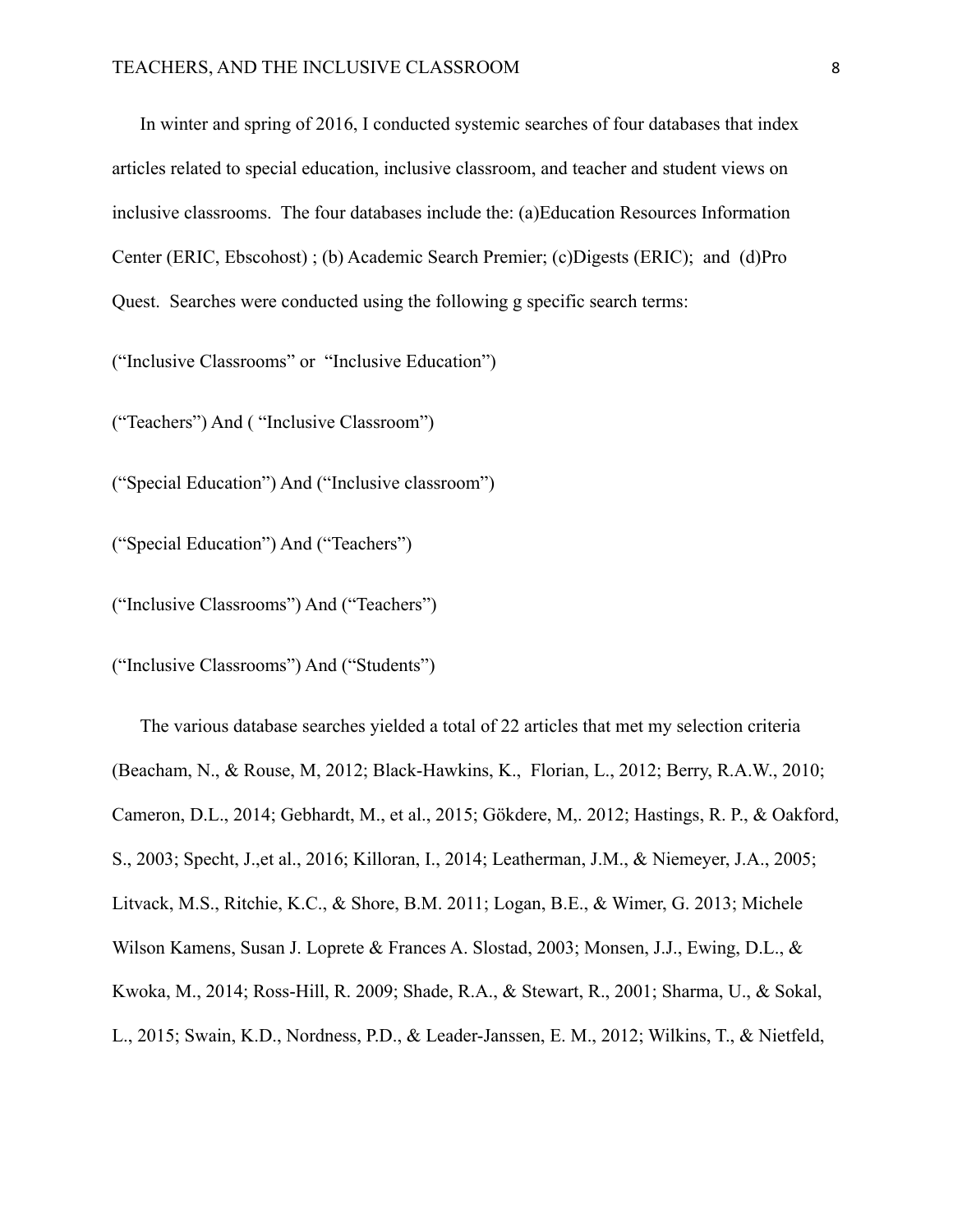#### TEACHERS, AND THE INCLUSIVE CLASSROOM 9

J.L., 2004; Avramidis, E., & Norwich, B., 2002; Baglieri, S., 2008; Giangreco, M. F., Doyle, M. B., 2015).

#### *2.2.2 Ancestral searches*

An ancestral search involves reviewing the references lists of already published works to locate information and literature relating to one's topic of interest. I conducted ancestral searches using the reference lists of the previously retrieved articles. These ancestral searches revealed no additional articles that met my specific selection criteria and would be used in my meta-synthesis.

## *2.3 Coding procedures*

I used a coding form to categorize information presented in each of the 22 articles. This coding was based on: (a) publication type; (b) research design; (c) data sources; and (e) findings of the studies.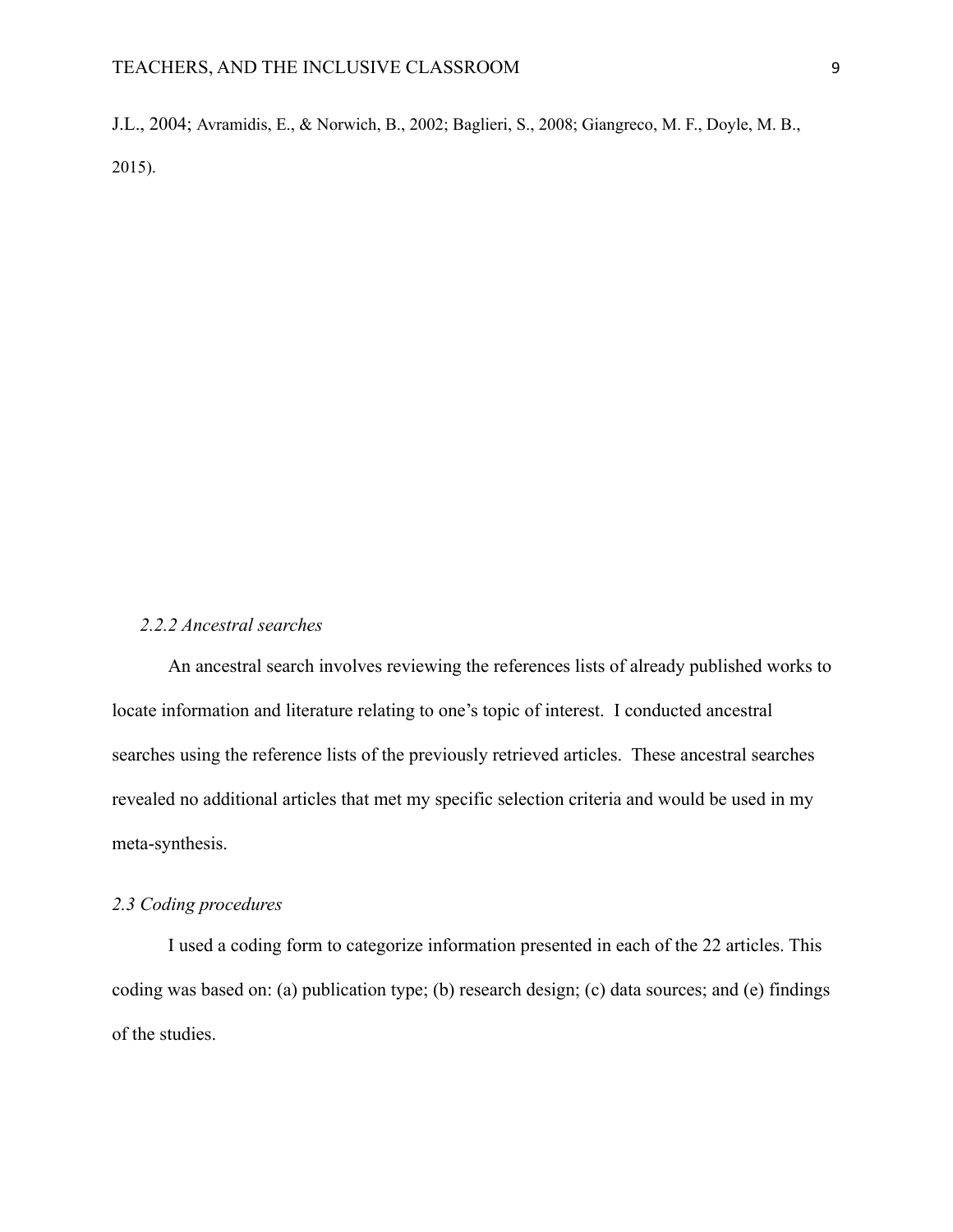## *2.3.1 Publication type*

I evaluated and classified each articles according to publication type (e.g., research study, descriptive article, opinion piece/position paper, annotated bibliography, review of the literature.) *Research studies* employ systematic methods to gather and/or analyze quantitative and/or qualitative data. *Descriptive articles* describe experiences but do not employ systematic methods to gather and analyze data. *Opinion pieces/position papers* explain an author's opinion about a particular issue, these articles may support or advocate for particular educational objectives, political views, policy positions, or philosophical ideas. *Annotated bibliographies* include a list of articles on a given topic with a brief summary of each piece of work. Reviews of literature summarize and synthesize the themes of previously published works on a particular topic (Table 1).

### *2.3.2 Research design*

I classified each study by research design (i.e., quantitative research, qualitative research, mixed methods research). *Qualitative* researchers use language to describe experiences and to tell people's stories. *Mixed Methods* research combines quantitative and qualitative research methods within a single study. *Quantitativ*e researchers collect and analyze numerical data (Table 2).

## *2.3.3 Participants, data sources, and findings.*

I identified the participants in each of these studies (e.g. pre-service teachers, general education teachers, undergraduate and graduate students). I also identified the data sources that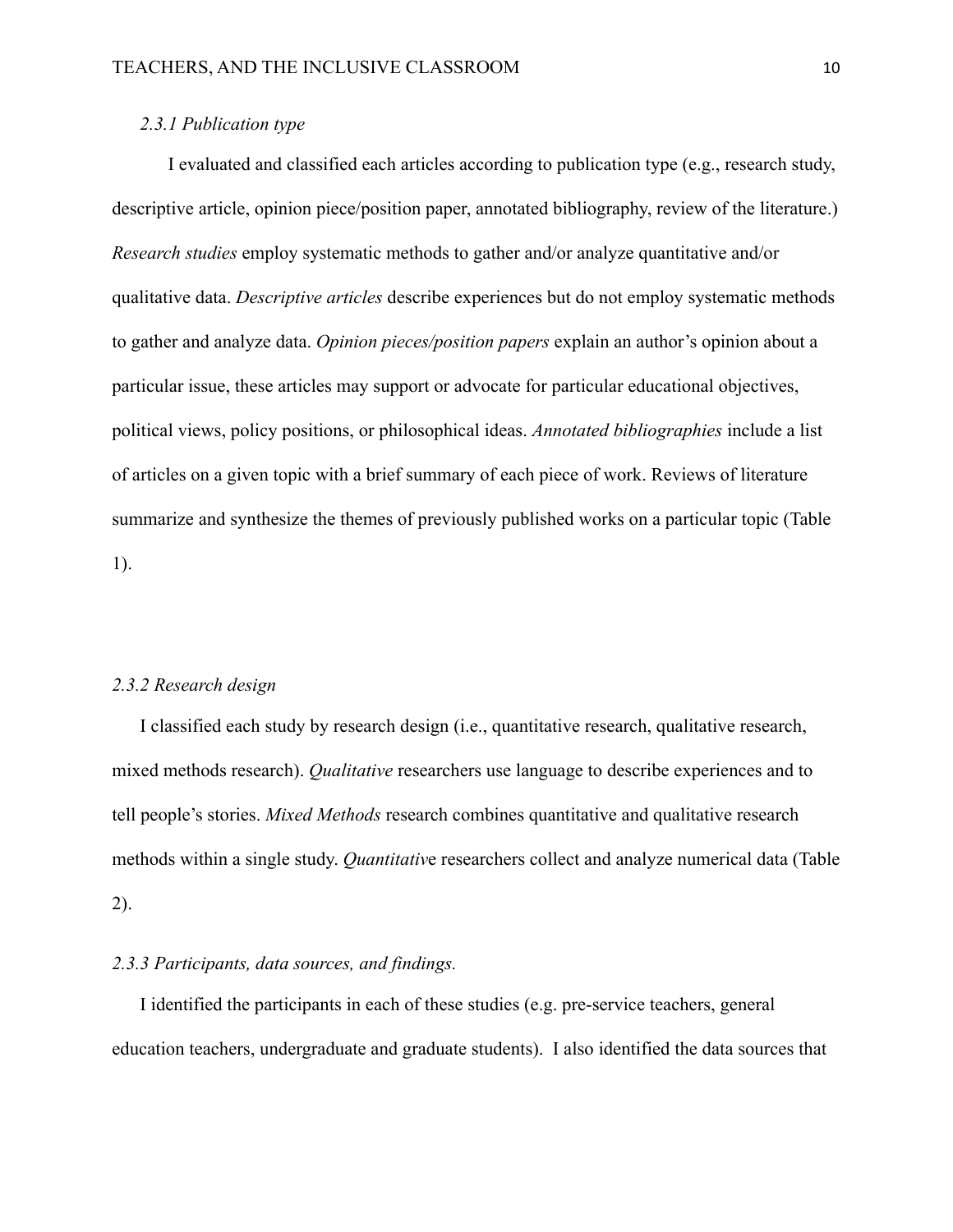were analyzed for each study (e.g., interviews, observations, surveys, scales). Finally, I summarized the findings of each study.

#### *2.4 Data analysis*

In part to complete this meta-synthesis I analyzed the 22 articles included in this meta-synthesis. I first identified significant statements within each article. For the purpose of this meta-synthesis, I searched and defined significant statements that addressed issues related to: (a) teachers confidence in teaching in an inclusive classroom, (b) education of teachers for an inclusive classroom, and (c) information teachers needed to feel successful in a special needs classrooms. I then developed a list of non-repetitive, non-overlapping (verbatim) significant statements with (paraphrased) formulated meanings. These (paraphrased) formulated meanings represented my interpretation of each significant statement. Finally, I grouped the formulated meanings from all 22 articles into theme clusters (or emergent themes). These emergent themes represented the essence of the entire body of literature.

## 3. Results

#### *3.1 Publication type*

I located 22 articles that met my selection criteria. The publication type of each article is identified in Table 1. Nineteen of the 22 articles (86%) included in this meta-synthesis were research studies (Beacham, N., & Rouse, M, 2012; Black-Hawkins, K., Florian, L., 2012; Berry, R.A.W., 2010; Cameron, D.L., 2014; Gebhardt, M., et al., 2015; Gökdere, M,. 2012; Hastings, R. P., & Oakford, S., 2003; Specht, J.,et al., 2016; Killoran, I., 2014; Leatherman, J.M., &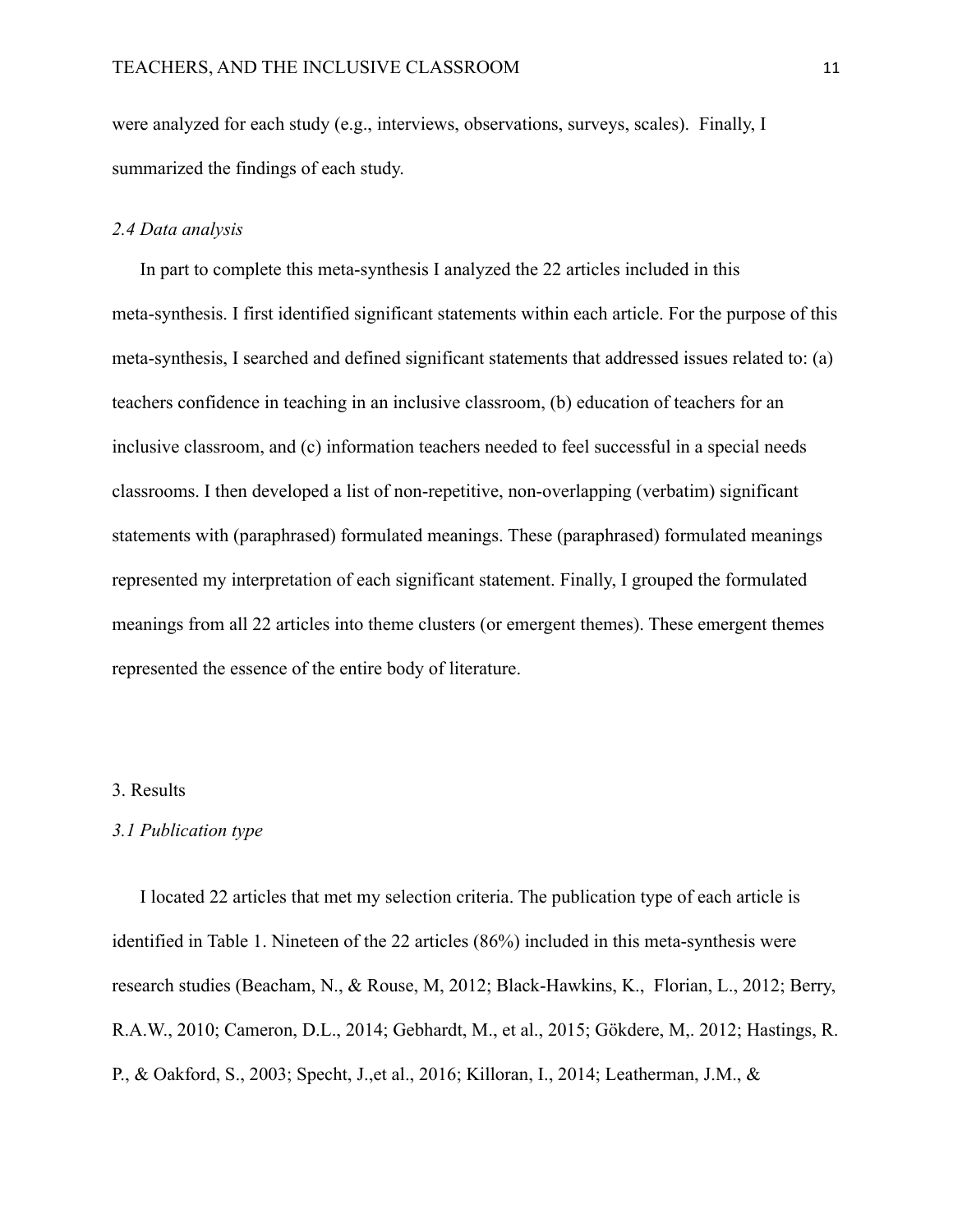Niemeyer, J.A., 2005; Litvack, M.S., Ritchie, K.C., & Shore, B.M. 2011; Logan, B.E., & Wimer,

G. 2013; Michele Wilson Kamens, Susan J. Loprete & Frances A. Slostad, 2003; Monsen, J.J.,

Ewing, D.L., & Kwoka, M., 2014; Rodkin, P.C., Farmer, T.W., Acker, R.V., Pearl, R., Thompson,

J.H., & Fedora, P., 2006; Ross-Hill, R. 2009; Shade, R.A., & Stewart, R., 2001; Sharma, U., &

Sokal, L., 2015; Swain, K.D., Nordness, P.D., & Leader-Janssen, E. M., 2012; Wilkins, T., &

Nietfeld, J.L., 2004). Three of the articles (14%) were opinion/position papers (Avramidis, E., &

Norwich, B., 2002; Baglieri, S., 2008; Giangreco, M. F., Doyle, M. B., 2015).

**Table 1**

| <b>Author(s) &amp; Year of Publication</b> | <b>Publication Type</b>             |
|--------------------------------------------|-------------------------------------|
| Avramidis, E., & Norwich, B., 2002         | <b>Opinion Piece/Position Paper</b> |
| Baglieri, S., 2008                         | <b>Opinion Piece/Position Paper</b> |
| Beacham, N., &Rouse, M. 2012               | Research Study                      |
| Black-Hawkins, K., & Florian, L. 2012      | <b>Research Study</b>               |
| Berry, R. A.W., 2010                       | <b>Research Study</b>               |
| Cameron, D.L., 2014                        | Research Study                      |
| Gebhardt, M. F., & Doyle, M.B., 2014       | <b>Research Study</b>               |
| Giangreco, M. F., Doyle, M. B., 2015       | <b>Opinion Piece/Position Paper</b> |
| Gökdere, M., 2012                          | Research Study                      |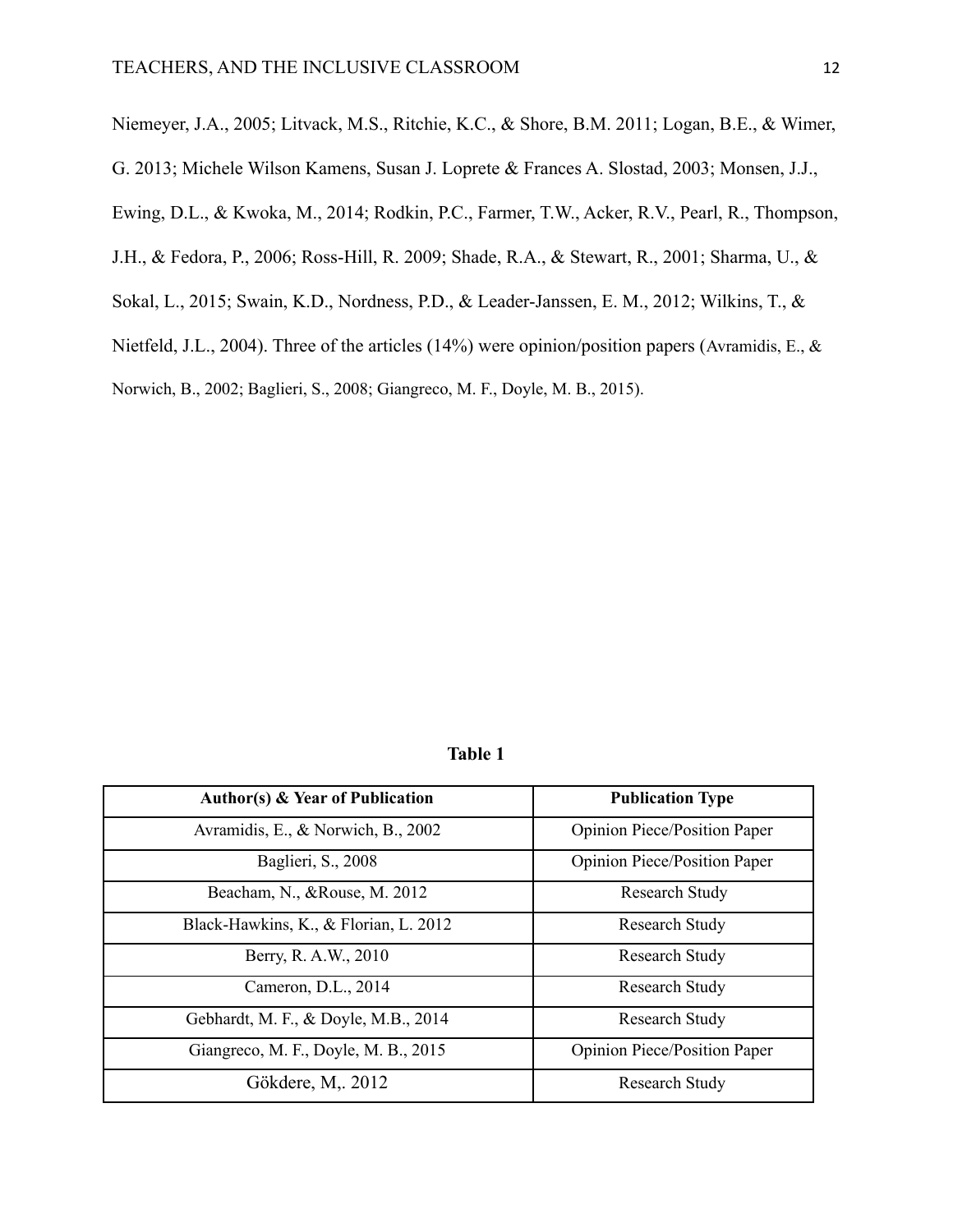| Hastings, R. P., & Oakford, S., 2003                                                                                                                                                           | <b>Research Study</b> |
|------------------------------------------------------------------------------------------------------------------------------------------------------------------------------------------------|-----------------------|
| Specht, J., McGhie-Richmond, D., Loreman, T.,<br>Mirenda, P., Bennett, S., Gallagher, T., Young, G.,<br>Metsala, J., Alyward, L., Katz, J., Lyons, W.,<br>Thompson, S., & Cloutier, S., $2016$ | Research Study        |
| Killoran, I., Woronko, D., & Zaretsky, H., 2014                                                                                                                                                | <b>Research Study</b> |
| Leatherman, J.M., & Niemeyer, J.A., 2005                                                                                                                                                       | <b>Research Study</b> |
| Litvack, M.S., Ritchie, K.C., & Shore, B.M. 2011                                                                                                                                               | <b>Research Study</b> |
| Logan, B.E., & Wimer, G. 2013                                                                                                                                                                  | <b>Research Study</b> |
| Michele Wilson Kamens, Susan J. Loprete & Frances A.<br>Slostad, 2003                                                                                                                          | <b>Research Study</b> |
| Monsen, J.J., Ewing, D.L., & Kwoka, M., 2014                                                                                                                                                   | Research Study        |
| Ross-Hill, R. 2009                                                                                                                                                                             | <b>Research Study</b> |
| Shade, R.A., & Stewart, R., 2001                                                                                                                                                               | <b>Research Study</b> |
| Sharma, U., & Sokal, L., 2015                                                                                                                                                                  | Research Study        |
| Swain, K.D., Nordness, P.D., & Leader-Janssen, E. M.,<br>2012                                                                                                                                  | <b>Research Study</b> |
| Wilkins, T., & Nietfeld, J.L., 2004                                                                                                                                                            | <b>Research Study</b> |
|                                                                                                                                                                                                |                       |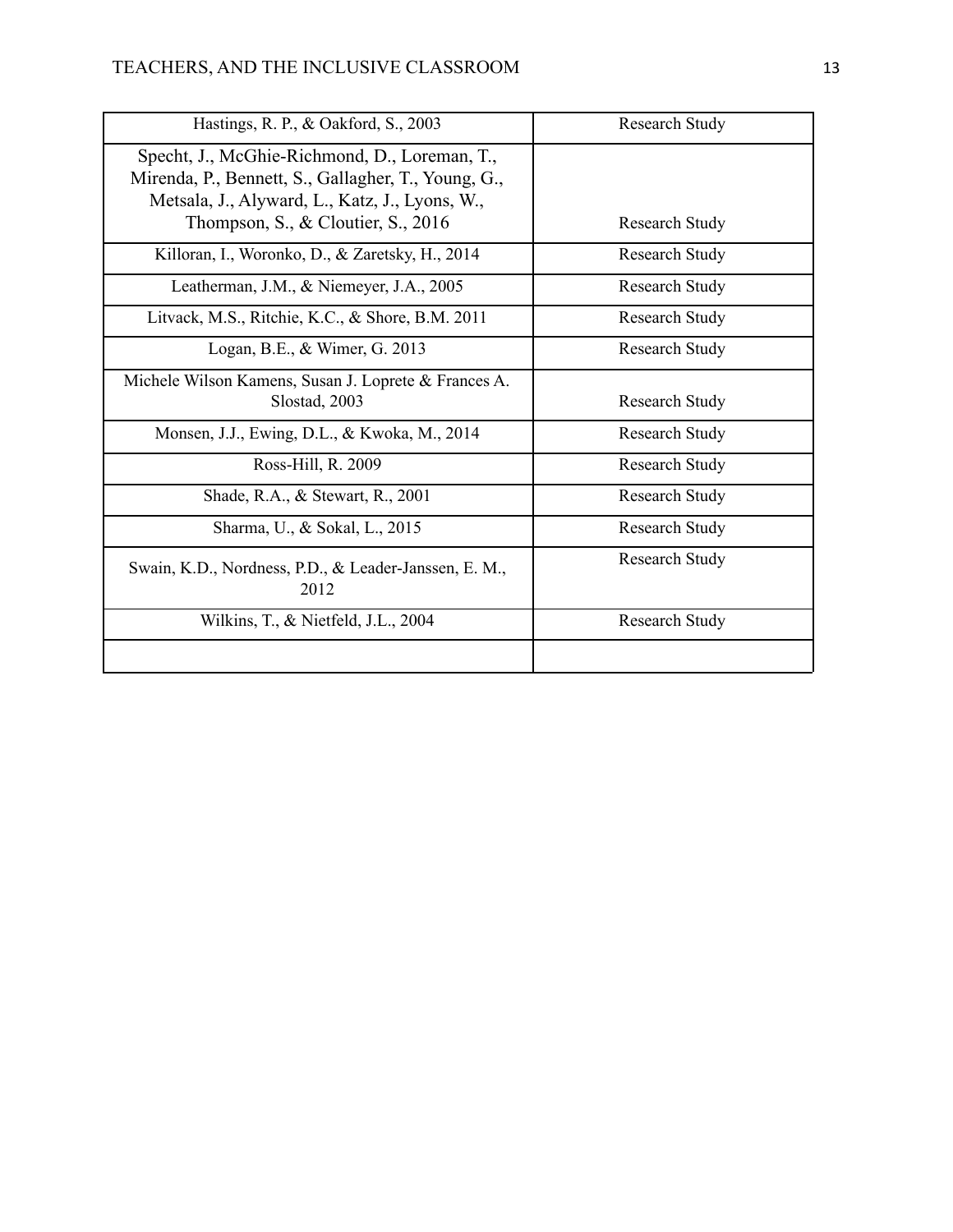#### *3.2 Research design, participants, data sources, and finding of the studies*

As previously notes, I located 19 research studies that met my selection criteria (Beacham, N., & Rouse, M, 2012; Black-Hawkins, K., Florian, L., 2012; Berry, R.A.W., 2010; Cameron, D.L., 2014; Gebhardt, M., et al., 2015; Gökdere, M,. 2012; Hastings, R. P., & Oakford, S., 2003; Specht, J.,et al., 2016; Killoran, I., 2014; Leatherman, J.M., & Niemeyer, J.A., 2005; Litvack, M.S., Ritchie, K.C., & Shore, B.M. 2011; Logan, B.E., & Wimer, G. 2013; Michele Wilson Kamens, Susan J. Loprete & Frances A. Slostad, 2003; Monsen, J.J., Ewing, D.L., & Kwoka, M., 2014; Ross-Hill, R. 2009; Shade, R.A., & Stewart, R., 2001; Sharma, U., & Sokal, L., 2015; Swain, K.D., Nordness, P.D., & Leader-Janssen, E. M., 2012; Wilkins, T., & Nietfeld, J.L., 2004). The research design, participants,

data sources, and findings of each of these studies are identified in Table 2.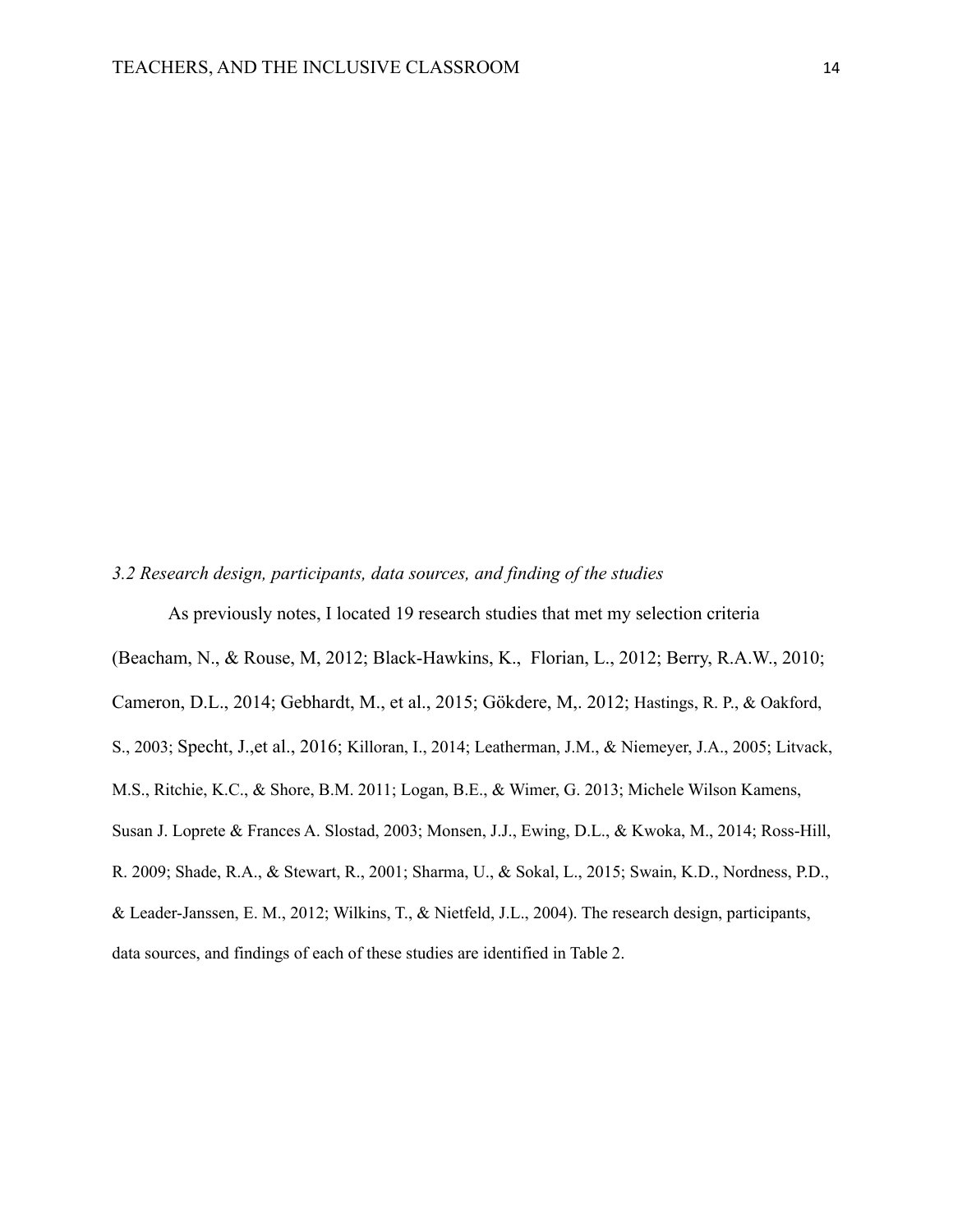# **Table 2**

| <b>Authors</b>       | <b>Research</b><br><b>Design</b> | Participants        | <b>Data Sources</b> | <b>Findings</b>                                       |
|----------------------|----------------------------------|---------------------|---------------------|-------------------------------------------------------|
| Beacham, N. &        | Qualitative                      | 367 Student         | Pre and Post        | If pro-inclusion attitudes                            |
| Rouse, M.<br>2012    |                                  | teachers            | Questionnaire       | are to be sustained, it is<br>necessary for inclusion |
|                      |                                  |                     |                     | specialists to work closely                           |
|                      |                                  |                     |                     | with mainstream teacher                               |
|                      |                                  |                     |                     | education colleagues to                               |
|                      |                                  |                     |                     | examine the structure and                             |
|                      |                                  |                     |                     | content of teacher education                          |
|                      |                                  |                     |                     | courses together.                                     |
| <b>Black-Hawkins</b> | Qualitative                      | <b>Two Scottish</b> | Observations        | Members of the academic                               |
| , K., $&$ Florian,   |                                  | Primary             | and                 | community must take                                   |
| L. 2012              |                                  | Schools             | Interviews          | responsibility to bridge the                          |
|                      |                                  | teachers            |                     | gap by seeking out and                                |
|                      |                                  |                     |                     | working with the craft                                |
|                      |                                  |                     |                     | knowledge of teachers                                 |
| Berry, R. 2010       | Quantitative                     | 60 graduate         | <b>Surveys</b>      | Teachers need to accept that                          |
|                      |                                  | students            |                     | fairness toward students                              |
|                      |                                  |                     |                     | varies depending on student                           |
|                      |                                  |                     |                     | needs and that teacher                                |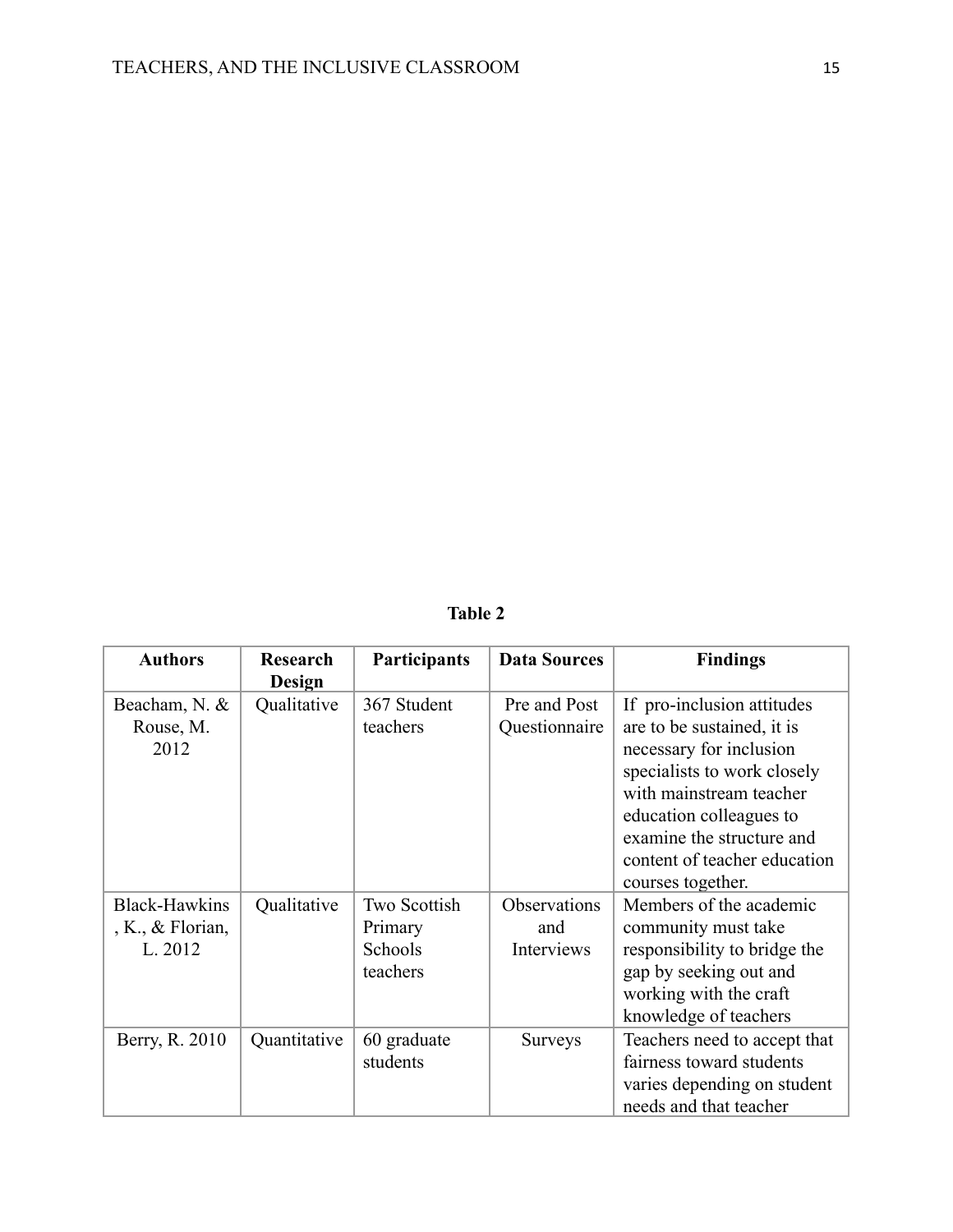|                                                                                  |                 |                                                                                         |                                           | perception and acceptance<br>of an inclusive classroom<br>can greatly impact their<br>abilities to teach<br>successfully in an inclusive<br>classroom.                                                                                                                                                                                                                         |
|----------------------------------------------------------------------------------|-----------------|-----------------------------------------------------------------------------------------|-------------------------------------------|--------------------------------------------------------------------------------------------------------------------------------------------------------------------------------------------------------------------------------------------------------------------------------------------------------------------------------------------------------------------------------|
| Cameron, D.<br>L., 2014                                                          | Mixed<br>Method | 17 Inclusive<br>Classrooms<br>teachers                                                  | Observations<br>and<br>Interviews         | General education teachers<br>devote most of their time<br>toward whole class<br>instruction and relied on<br>paraprofessionals for the<br>instruction of students with<br>severe disabilities.<br>Paraprofessionals were<br>shown to have most of the<br>responsibility for the<br>majority of the instruction<br>and curricula planning for<br>the disabled students.        |
| Gebhardt, M.,<br>Schwab, S.,<br>Krammer, M.,<br>$\&$<br>Gegenfurtner,<br>A. 2015 | Qualitative     | 191 General<br>education<br>teachers and<br>130 special<br>education<br>teachers        | Multi-item<br>questionnaire               | Inclusive practices were<br>acceptably implemented<br>from the teacher perspective<br>in elementary schools, but<br>there are several problems<br>within the teamwork of the<br>teachers in secondary<br>schools. To implement a<br>good practice in teamwork<br>in inclusive classes it is<br>necessary that every teacher<br>has insight into inclusive<br>work and practice |
| Gökdere, M,.<br>2012                                                             | Qualitative     | 68In-service<br>elementary<br>teachers and<br>112 Pre-service<br>elementary<br>teachers | Observations<br>and<br>questionnaire<br>S | Professional development<br>workshops and seminars on<br>special education and<br>inclusive education would<br>improve the knowledge of<br>in-service elementary<br>teachers and enhance the<br>qualification of the inclusive<br>practices.                                                                                                                                   |
| Hastings, R. P.,<br>& Oakford, S.,<br>2003                                       | Quantitative    | 93 University<br>students<br>studying for<br>professional                               | Self-Report<br>Questionnaire              | Teachers' attitudes towards<br>the inclusion of children<br>with special needs depended<br>upon the supports,                                                                                                                                                                                                                                                                  |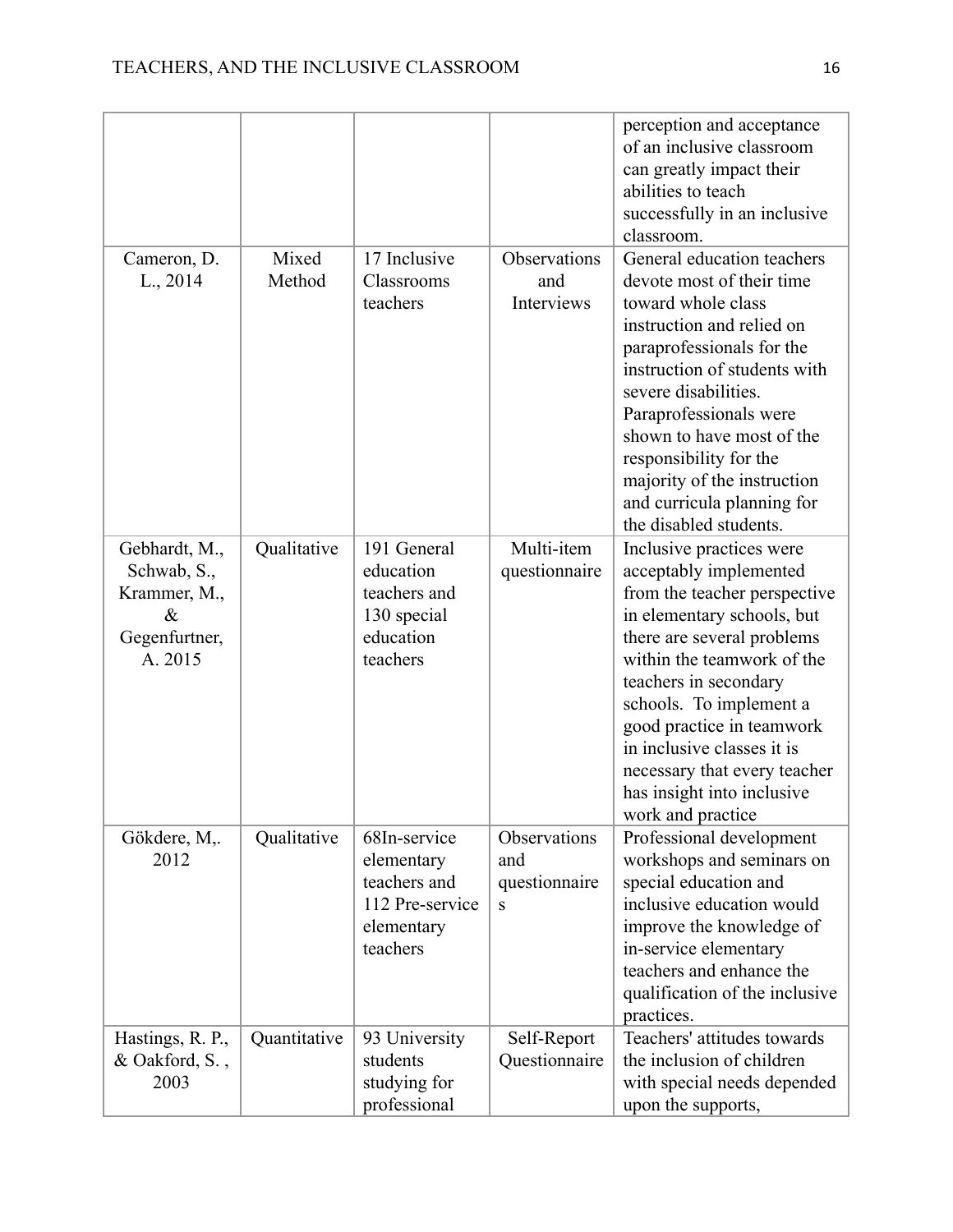|                                                                                                                                                                                                                                            |              | teaching<br>qualifications                                                                                                                                                              |                                                                              | appropriate resources, and<br>training. Teachers also<br>favored having students that<br>had intellectual disabilities<br>rather than having students<br>with emotional and<br>behavioral problems.                                                                                   |
|--------------------------------------------------------------------------------------------------------------------------------------------------------------------------------------------------------------------------------------------|--------------|-----------------------------------------------------------------------------------------------------------------------------------------------------------------------------------------|------------------------------------------------------------------------------|---------------------------------------------------------------------------------------------------------------------------------------------------------------------------------------------------------------------------------------------------------------------------------------|
| Specht, J.,<br>McGhie-Richm<br>ond, $D_{\cdot}$ ,<br>Loreman, T.,<br>Mirenda, P.,<br>Bennett, S.,<br>Gallagher, T.,<br>Young, G.,<br>Metsala, J.,<br>Alyward, L.,<br>Katz, J., Lyons,<br>W., Thompson,<br>S., & Cloutier,<br>$S_{.,} 2016$ | Quantitative | 1490<br>Preservice<br>Canadian<br>teachers                                                                                                                                              | Learning and<br>Teaching<br>Questionnaire                                    | Canadian teachers<br>graduating believe that all<br>students belong in the<br>regular education classroom<br>and feel prepared after<br>leaving the Faculties of<br>Education to teach in an<br>inclusive classroom setting.                                                          |
| Killoran, I.,<br>Woronko, D.,<br>& Zaretsky, H.<br>2014                                                                                                                                                                                    | Quantitative | Four classes of<br>students from<br>two different<br>teacher-prepara<br>tion programs<br>within the<br>Faculty of<br><b>Education</b> at<br>York<br>University in<br>Toronto,<br>Canada | Pre and Post<br>Survey                                                       | Preservice students shifted<br>towards inclusion after<br>taking an inclusion course.<br>The information they<br>received help to shift their<br>attitudes from the position<br>that inclusive classroom<br>settings are a privilege to<br>that of, it is actually a<br>human right.  |
| Leatherman,<br>$J.M., \&$<br>Niemeyer, J.A.,<br>2005                                                                                                                                                                                       | Qualitative  | Preservice and<br>in service<br>teachers                                                                                                                                                | Initial<br>interviews,<br>observations,<br>field notes,<br>post<br>interview | Teacher's attitudes were<br>influenced by previous<br>experiences in inclusive<br>classrooms. In addition, the<br>teachers indicated that<br>preservice training, support<br>from administrators and<br>resource personnel were key<br>to the success of an<br>inclusive environment. |
| Litvack, M.S.,<br>Ritchie, K.C.,                                                                                                                                                                                                           | Quantitative | 360 students in<br>four Montreal                                                                                                                                                        | Attitudes<br>Toward                                                          | Feeling comfortable with<br>classmates with disabilities                                                                                                                                                                                                                              |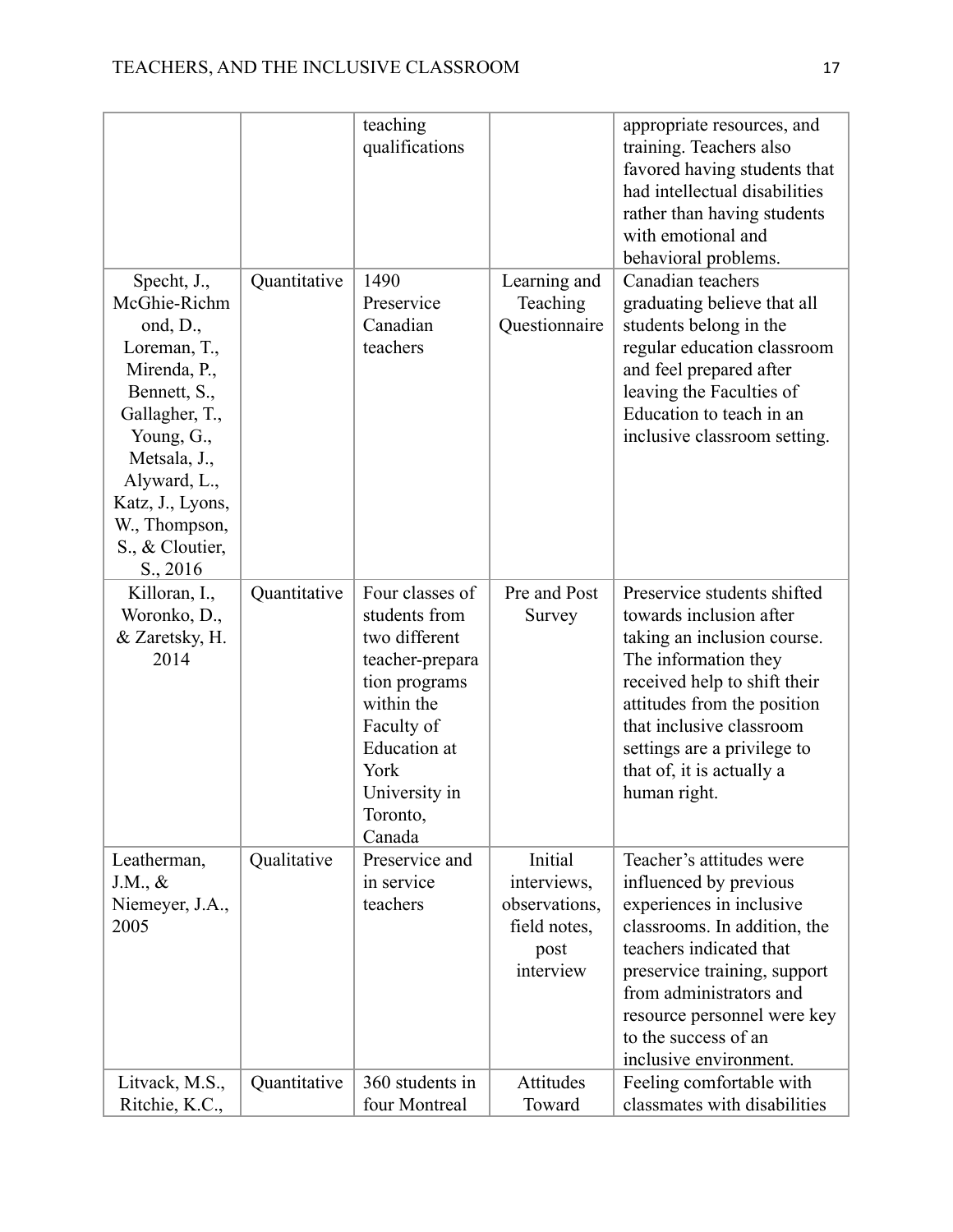| & Shore, B.M.<br>2011<br>Logan, B.E., $\&$<br>Wimer, G.<br>2013                                               | Qualitative  | area<br>elementary<br>schools<br>203 Georgia<br>teachers                                                                                       | Disabled<br>Persons<br>(ADTP)<br>Scale-Form<br>8-item survey<br>pertaining to<br>beliefs about<br>inclusion | was challenging and<br>high-achieving students felt<br>that they learned less due to<br>those students being<br>included in their classrooms<br>Teachers attitudes toward<br>inclusion were more<br>favorable for high school<br>teachers compared to K-8<br>and middle school teachers.<br>There was no differences in<br>teacher attitudes towards<br>inclusion between middle |
|---------------------------------------------------------------------------------------------------------------|--------------|------------------------------------------------------------------------------------------------------------------------------------------------|-------------------------------------------------------------------------------------------------------------|----------------------------------------------------------------------------------------------------------------------------------------------------------------------------------------------------------------------------------------------------------------------------------------------------------------------------------------------------------------------------------|
| Michele Wilson<br>Kamens, Susan<br>J. Loprete $\&$<br>Frances A.<br>Slostad 2003                              | Quantitative | 71 General<br>education<br>teachers                                                                                                            | Survey                                                                                                      | and K-8 teachers.<br>The study provided specific<br>content and implications<br>desired for restructuring<br>teacher education and staff<br>development programs for<br>general education teachers.                                                                                                                                                                              |
| Monsen, J.J.,<br>Ewing, D.L., $&$<br>Kwoka, M.<br>2014                                                        | Quantitative | 95 General<br>education<br>teachers and<br>2,514 students                                                                                      | Questionnaire                                                                                               | Teacher attitudes towards<br>inclusion increased with<br>greater support from<br>resources, access to<br>specialist staff, and training.                                                                                                                                                                                                                                         |
| Rodkin, P.C.,<br>Farmer, T.W.,<br>Acker, R.V.,<br>Pearl, R.,<br>Thompson,<br>J.H., & Fedora,<br>$P_{.,} 2006$ | Quantitative | 948 students<br>from the<br>metropolitan<br>Chicago area<br>and North<br>Carolina and<br>included 107<br>students with<br>mild<br>disabilities | Multi-method<br>survey                                                                                      | Students with mild<br>disabilities tend to view<br>classmates who have strong<br>prosocial characteristics as<br>being the "coolest" in<br>inclusive classroom settings.                                                                                                                                                                                                         |
| Rose-Hill, R.,<br>2009                                                                                        | Quantitative | 73 teachers<br>from three<br>public<br>elementary and<br>secondary<br>school in rural,<br>southeastern<br><b>USA</b>                           | Scale of<br>Teacher's<br>Attitudes<br>Towards<br>Inclusive<br>Classrooms<br>(STATIC)                        | Most teachers support the<br>practice of inclusion in the<br>general education<br>classroom, but overall the<br>results of the study were<br>mixed. The results from the<br>study were mixed in<br>reference to the support of<br>inclusion in different grade<br>levels, subject area and                                                                                       |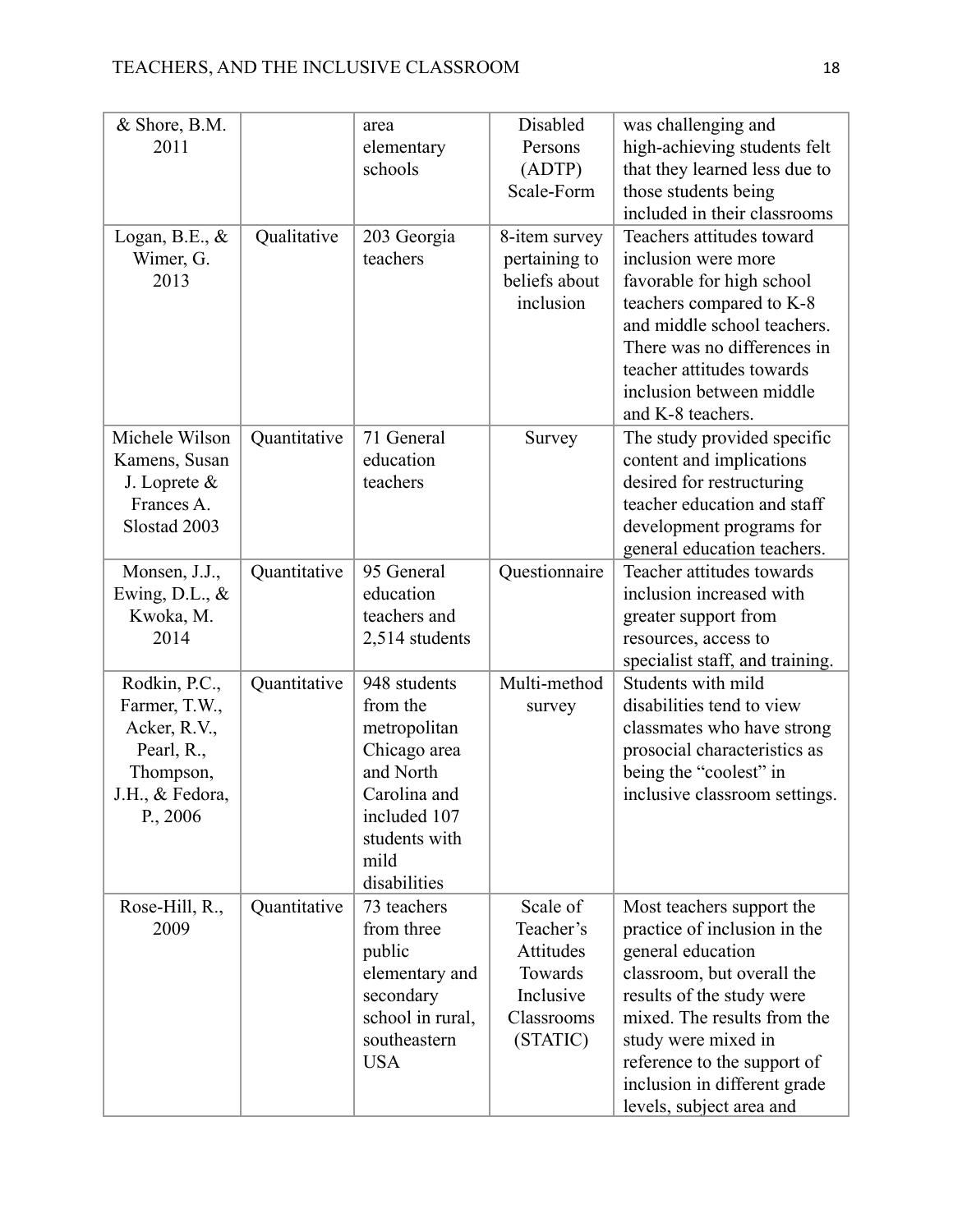|                                                                           |              |                                                                                                                                                                                                                                                                |                                                         | whether or not the inclusive<br>classroom was full or<br>partial.                                                                                                                                                                                                                                                                                                   |
|---------------------------------------------------------------------------|--------------|----------------------------------------------------------------------------------------------------------------------------------------------------------------------------------------------------------------------------------------------------------------|---------------------------------------------------------|---------------------------------------------------------------------------------------------------------------------------------------------------------------------------------------------------------------------------------------------------------------------------------------------------------------------------------------------------------------------|
| Shade, R.A., $\&$<br>Stewart, R.<br>2001                                  | Quantitative | 122 elementary<br>and secondary<br>majors enrolled<br>in a course<br>entitled Survey<br>of Special<br><b>Education</b> and<br>72<br>undergraduate<br>special<br>education<br>majors enrolled<br>in a course<br>entitled<br>Overview of<br>Special<br>Education | 48 item<br>inclusion<br>inventory pre<br>and post class | The attitudes of preservice<br>teachers toward inclusion<br>can be influenced by a<br>course. Teacher training in<br>inclusive classroom setting<br>at preservice and inservice<br>levels must address student<br>differences and then provide<br>ways to adapt classroom<br>methods and skills to best<br>suit students with all levels<br>of needs and abilities. |
| Sharma, U., $\&$<br>Sokal, L., 2015                                       | Quantitative | 28 Pre-service<br>teachers from<br>Australia and<br>60 pre-service<br>teachers from<br>Canada                                                                                                                                                                  | Survey at pre<br>and post<br>stages of the<br>course    | Attitudes improved after the<br>course, their concerns also<br>declined, and they become<br>more confident in their<br>ability to teach in an<br>inclusive classroom                                                                                                                                                                                                |
| Swain, K.D.,<br>Nordness, P.D.,<br>$\&$<br>Leader-Janssen<br>, E.M., 2012 | Quantitative | Undergraduate<br>students<br>enrolled in an<br>introductory<br>special<br>education<br>course                                                                                                                                                                  | 38 item<br>pre-and post-<br>instruction<br>survey       | Preservice teacher<br>perceptions can be<br>positively impacted by<br>observing and working in an<br>inclusive school with<br>teachers who are effective at<br>teaching and<br>accommodating students<br>with disabilities.                                                                                                                                         |
| Wilkins, $T_{\cdot}$ , $\&$<br>Niefeld, J.L.<br>2004                      | Quantitative | 89 middle<br>school teachers<br>from four<br>schools                                                                                                                                                                                                           | Survey                                                  | Teachers with higher levels<br>of perceived expertise in<br>special education had more<br>favorable attitudes toward<br>inclusion.                                                                                                                                                                                                                                  |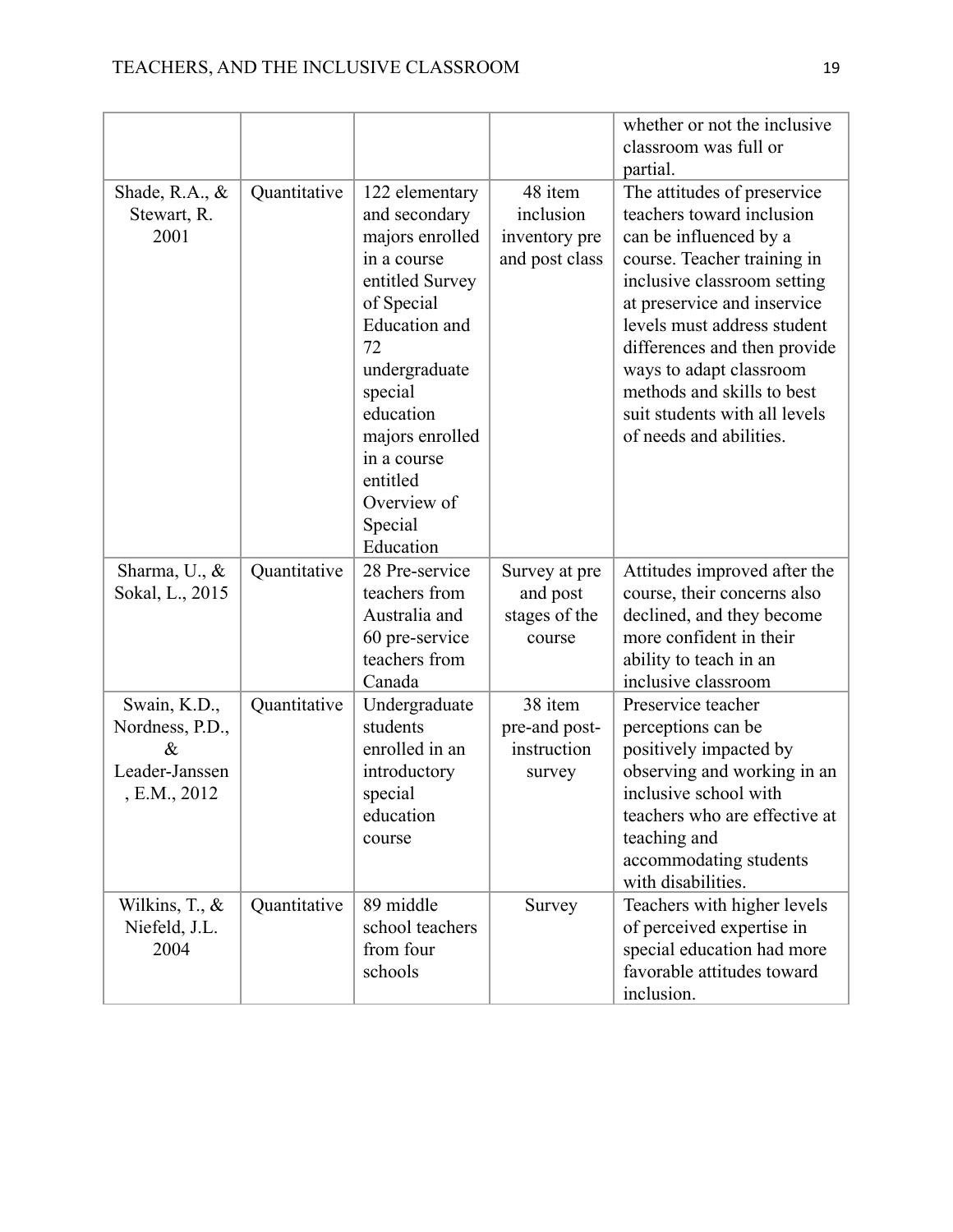#### *3.2.1 Research design*

Four of the 19 studies (21%) included in this meta-synthesis employed a qualitative research design (Beacham, N. & Rouse, M. 2012; Black-Hawkins, K., & Florian, L. 2012;; Gökdere, M., 2012;; Leatherman, J.M., & Niemeyer, J.A., 2005;). Fourteen of the studies (74%) used a quantitative research design (Berry, R. A. W. 2010 ; Gebhardt, M., Schwab, S., Krammer, M., & Gegenfurtner, A. 2015; Hastings, R. P., & Oakford, S. , 2003; ; Killoran, I., Woronko, D., & Zaretsky, H. 2014; Logan, B.E., & Wimer, G. 2013; Litvack, M.S., Ritchie, K.C., & Shore, B.M. 2011; Michele Wilson Kamens, Susan J. Loprete & Frances A. Slostad 2003; Monsen, J.J., Ewing, D.L., & Kwoka, M. 2014; Rodkin, P.C., Farmer, T.W., Acker, R.V., Pearl, R., Thompson, J.H., & Fedora, P., 2006; Rose-Hill, R., 2009; Shade, R.A., & Stewart, R. 2001; Sharma, U., & Sokal, L., 2015; Specht, J., McGhie- et al., 2016; Swain, K.D., Nordness, P.D., & Leader-Janssen, E.M., 2012; Wilkins, T., & Niefeld, J.L. 2004). One of the studies (5%) employed a mixed method research design, collecting and analyzing a combination of both quantitative (i.e., numerical) and qualitative (i.e., non-numerical) data (Cameron, D. L., 2014).

## *3.2.2 Participants and data source*

The nineteen studies included in this meta-synthesis analyzed data collected from special education majors, pre-service teachers, undergraduate and graduate students, elementary and secondary general education teachers, and inclusive classroom teachers. Two of the studies (10%) analyzed data collected from special education majors or teachers (Gebhardt, M., Schwab, S., Krammer, M., & Gegenfurtner, A. 2015; Shade, R.A., & Stewart, R. 2001). Six of the studies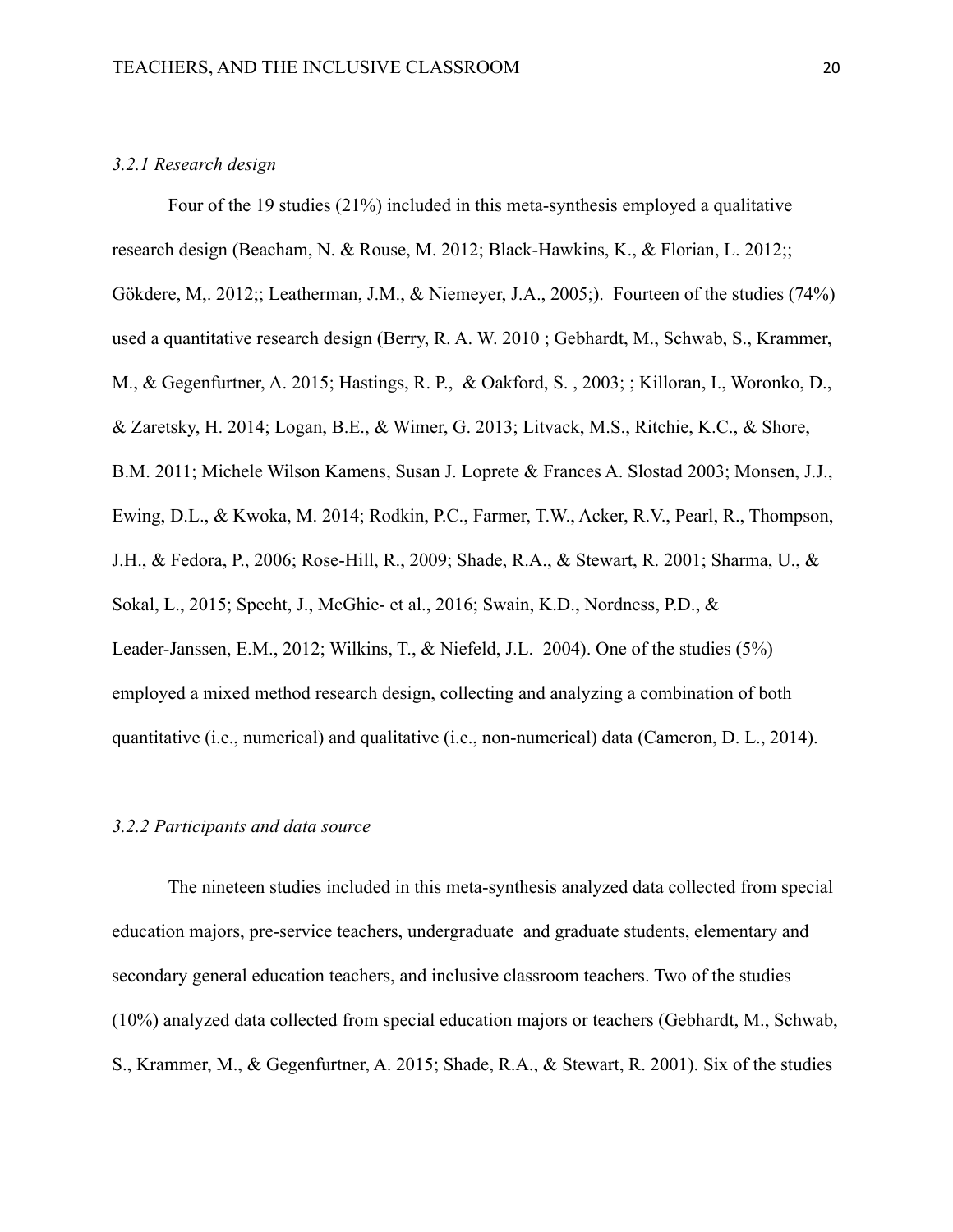(30%) analyzed data from pre-service teachers (Beacham, N. & Rouse, M. 2012; Gökdere, M,. 2012; Specht, J., McGhie-Richmond, D., Loreman, T., Mirenda, P., Bennett, S., Gallagher, T., Young, G., Metsala, J., Alyward, L., Katz, J., Lyons, W., Thompson, S., & Cloutier, S., 2016; Leatherman, J.M., & Niemeyer, J.A., 2005; Killoran, I., Woronko, D., & Zaretsky, H. 2014; Sharma, U., & Sokal, L., 2015). Nine of the studies (45%) analyzed data collected from undergraduate and graduate students (Beacham, N. & Rouse, M. 2012; Berry, R. 2010; Gökdere, M,. 2012; Hastings, R. P., & Oakford, S. , 2003; Specht, J., McGhie- et al; Killoran, I., Woronko, D., & Zaretsky, H. 2014; ; Leatherman, J.M., & Niemeyer, J.A., 2005; Shade, R.A., & Stewart, R. 2001; Sharma, U., & Sokal, L., 2015). Nine of the studies (45%) analyzed data collected from elementary and secondary general education teachers (Black-Hawkins, K., & Florian, L. 2012; Gebhardt, M., Schwab, S., Krammer, M., & Gegenfurtner, A. 2015; Leatherman, J.M., & Niemeyer, J.A., 2005; Logan, B.E., & Wimer, G. 2013; Michele Wilson Kamens, Susan J. Loprete & Frances A. Slostad 2003; Monsen, J.J., Ewing, D.L., & Kwoka, M. 2014; Rose-Hill, R., 2009; ; Shade, R.A., & Stewart, R. 2001; Wilkins, T., & Niefeld, J.L. 2004). Two of the studies (10%) analyzed data collected from inclusive classroom teachers (Cameron, D. L., 2014; Gebhardt, M., Schwab, S., Krammer, M., & Gegenfurtner, A. 2015).

Most of these studies reviewed for this meta-synthesis used questionnaires and/or surveys to collect data from participants. Six of the studies (30%) used questionnaires to collect data ((Beacham, N. & Rouse, M. 2012; Gebhardt, M., Schwab, S., Krammer, M., & Gegenfurtner, A. 2015; Gökdere, M,. 2012; Hastings, R. P., & Oakford, S. , 2003; Specht, J., McGhie- et al, 2016; Monsen, J.J., Ewing, D.L., & Kwoka, M. 2014). Four of the studies (20%) used observation and interviews to collect data (Black-Hawkins, K., & Florian, L. 2012; Cameron, D. L., 2014;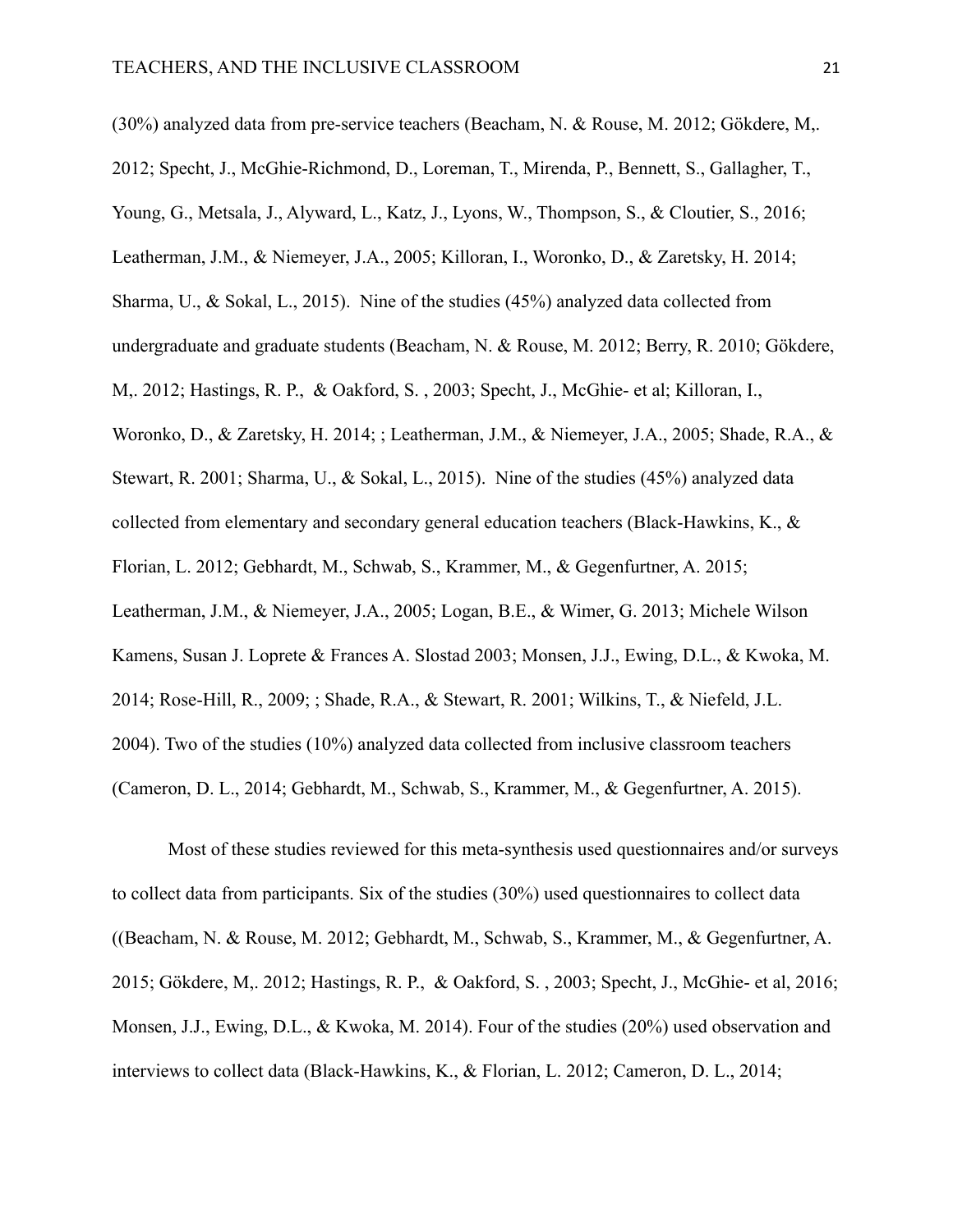Gökdere, M,. 2012; Leatherman, J.M., & Niemeyer, J.A., 2005). Eight of the studies (40%) used surveys to collect data (Berry, R. 2010; Killoran, I., Woronko, D., & Zaretsky, H. 2014; Logan, B.E., & Wimer, G. 2013; Michele Wilson Kamens, Susan J. Loprete & Frances A. Slostad 2003; Rodkin, P.C., Farmer, T.W., Acker, R.V., Pearl, R., Thompson, J.H., & Fedora, P., 2006; Sharma, U., & Sokal, L., 2015; Swain, K.D., Nordness, P.D., & Leader-Janssen, E.M., 2012; Wilkins, T., & Niefeld, J.L. 2004). One of the studies (5%) analyzed data collected from Attitudes Toward Disabled Persons (ADTP) Scale (Litvack, M.S., Ritchie, K.C., & Shore, B.M. 2011). One of the studies (5%) analyzed data collected from the Scale of Teacher's Attitudes Towards Inclusive Classrooms (STATIC) (Rose-Hill, R., 2009).

## *3.2.3 Finding of the studies;*

The findings of these nineteen studies included in this meta-synthesis can be summarized as follows:

- 1. Preservice, undergraduates, and graduates in the teaching profession felt more confident about teaching in an inclusive classroom with the appropriate training, via class and some fieldwork. This training was presented both preservice and in-service in the studies.
- 2. Elementary and Secondary general education teacher were more comfortable teaching in an inclusive classroom after training and professional development.

## *3.2 Emergent themes*

Three themes emerged from my analysis of the 22 articles included in this meta-synthesis. These emergent themes (or theme clusters) include: (a) teachers confidence in teaching in an inclusive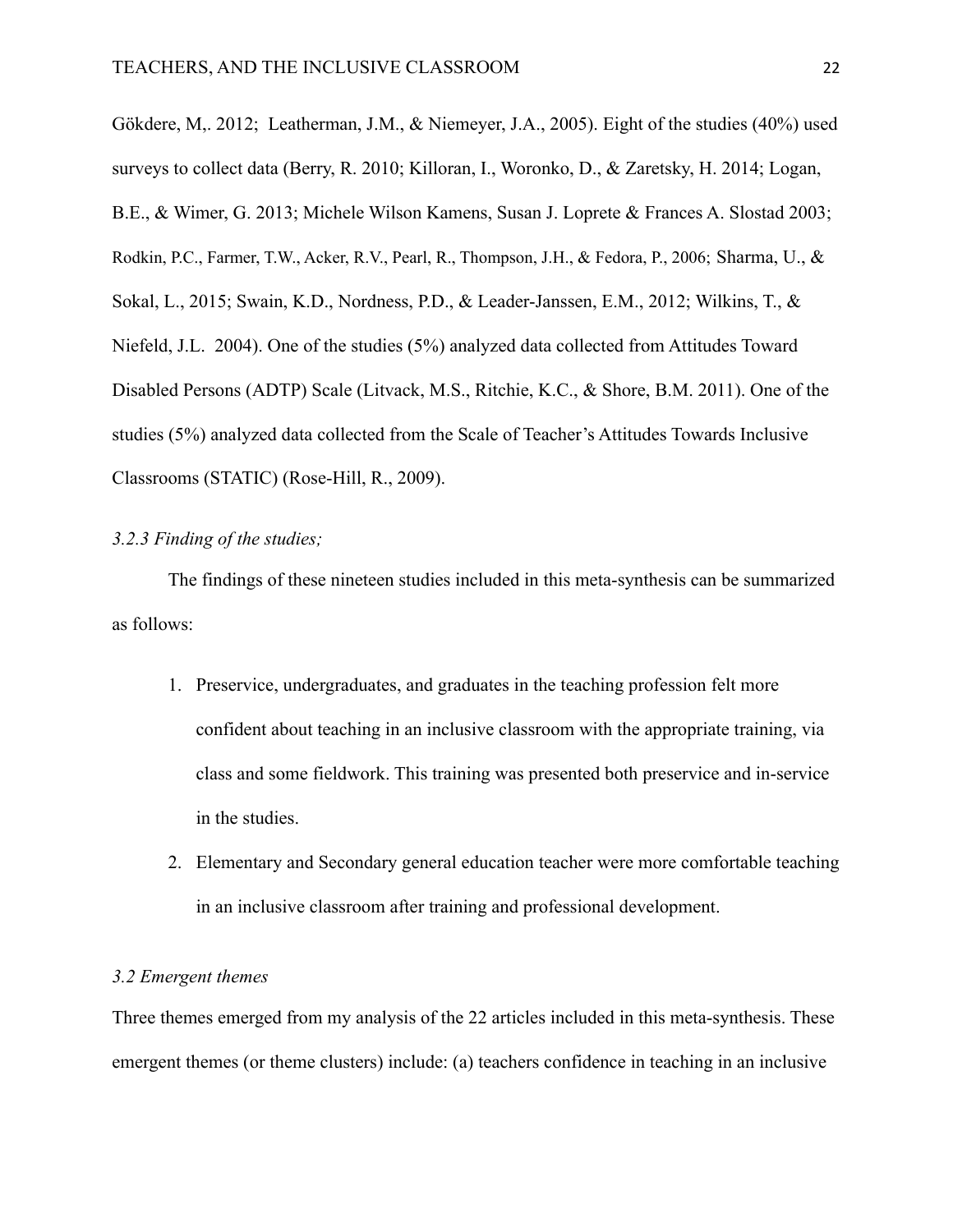classroom, (b) education of teachers for an inclusive classroom, and (c) information teachers needed to feel successful in a special needs classrooms. These three theme clusters and their associated formulated meanings are delineated in Table 3.

**Table 3**

| <b>Theme Clusters</b> | <b>Formulated Meanings</b> |
|-----------------------|----------------------------|
|                       |                            |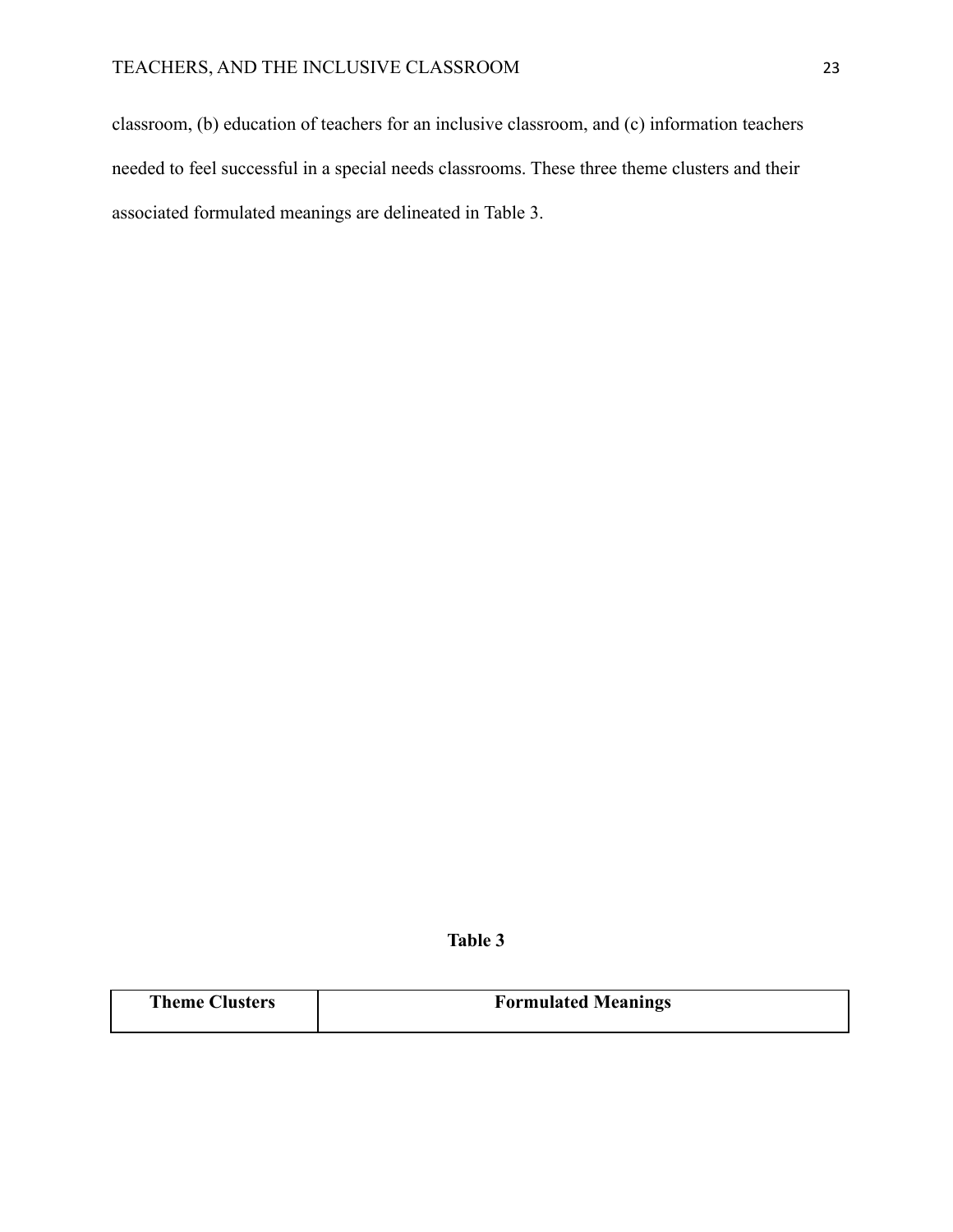| <b>Teachers Confidence</b>                 | Teachers need more planning time to adjust their lessons to<br>$\bullet$                                                         |
|--------------------------------------------|----------------------------------------------------------------------------------------------------------------------------------|
| in Teaching in an                          | best suit all students                                                                                                           |
| <b>Inclusive Classroom</b>                 | Teachers need time to meet with special education teachers                                                                       |
|                                            | to exchange information                                                                                                          |
|                                            | Teachers need a full understanding of a student's IEP<br>$\bullet$                                                               |
|                                            | Teachers want more guidance and advice<br>$\bullet$                                                                              |
|                                            | Teachers want the confidence that all students are being                                                                         |
|                                            | taught                                                                                                                           |
|                                            | After teaching and the development of effective inclusive                                                                        |
|                                            | practices, teachers developed more positive attitudes<br>towards inclusion                                                       |
|                                            | Attitude, whether negative or positive, correlates with how                                                                      |
|                                            | teachers feel about their abilities to teach in an inclusive                                                                     |
|                                            | classroom                                                                                                                        |
|                                            | University programs on inclusion better prepares and                                                                             |
|                                            | influences the attitudes and levels of confidence of pre                                                                         |
|                                            | service teachers in inclusive classrooms.                                                                                        |
|                                            |                                                                                                                                  |
| <b>Education</b> of                        | Teachers want in-service workshops/grade level sharing of<br>$\bullet$                                                           |
| Teachers for an                            | ideas with special education teachers                                                                                            |
| <b>Inclusive Classroom</b>                 | Teachers want field knowledge of how to best serve students<br>$\bullet$<br>with special needs                                   |
|                                            | A greater understanding of how teachers organize and adapt                                                                       |
|                                            | their instructional practices in inclusive classrooms is                                                                         |
|                                            | needed                                                                                                                           |
| Information                                |                                                                                                                                  |
|                                            | Teachers want knowledge about children in specific areas: a)<br>classification, b) information specific to the individual child, |
| Teachers Needed to<br>Feel Successful in a | and c) adaptations and accomodations                                                                                             |
| Special Needs                              | Teachers want knowledge of the causes of student's<br>$\bullet$                                                                  |
| Classrooms                                 | condition and how they could successfully teach the student                                                                      |
|                                            | Teachers want specific information about each child's                                                                            |
|                                            | diagnosis to better understand children's needs and behavior                                                                     |
|                                            | Teachers want to know how to adapt the curriculum to<br>$\bullet$                                                                |
|                                            | "their" needs                                                                                                                    |
|                                            | Teachers want to know alternative procedures                                                                                     |
|                                            |                                                                                                                                  |

# **3. Discussion**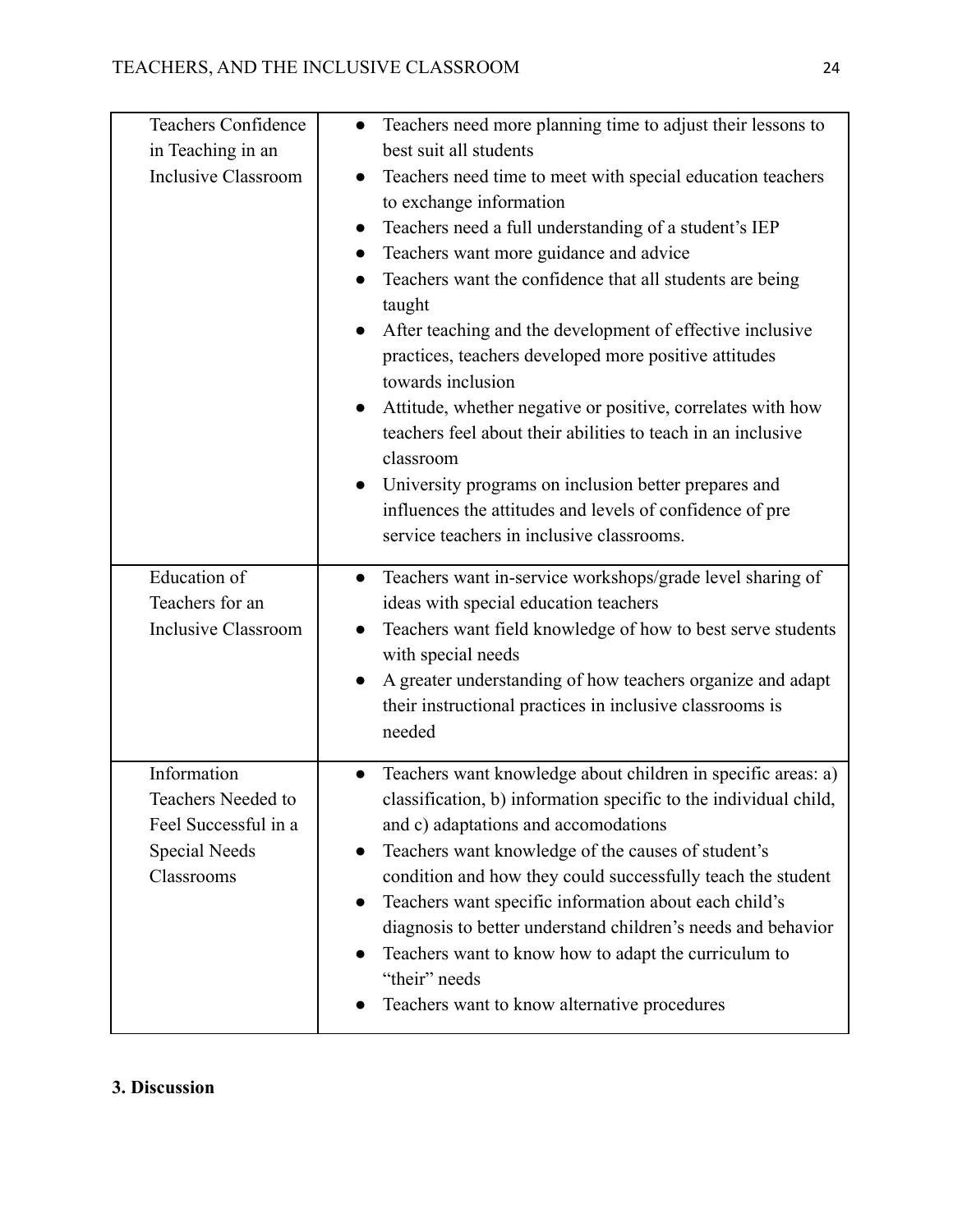In this section, I summarized the major themes that emerged from my analysis of the 22 articles included in the meta-synthesis. I then connected the emergent themes to my own teaching practice.

#### *4.1. Teacher's confidence in teaching an inclusive classroom*

All teachers should have the experience of feeling confident about their teaching practices, as it seems it would be essential to both teacher and student success. What I found interesting was the findings of the study done by Leatherman, J.M., & Niemeyer, J.A.(2005) that stated that teacher's had more positive experiences with inclusive classrooms if they had previous positive interactions within an inclusive classroom at some point.

In another study by Kames, Loprete, and Slostad (2012) teachers stated that they felt that they needed the support of their administrators. They wanted their administrators to understand the implications of the placement of the students. In addition, administrators needed to be willing to adapt organizational structure to support inclusive classrooms. Overall teachers wanted to learn more in the best interest of all their students.

From my own view I'm able to see that I don't have the confidence and comfortability yet to have a successful inclusive classroom. I've had the classes, some experience, but I don't always feel that I'm doing the best for all my students. As I write this I'm thinking back to the beginning of the year and what I knew about my students on day one. I knew nothing. No one had IEP's for me to review. I hadn't conferenced with other teachers about the specific needs of all my students with needs, both with and without disabilities. For me to be more confident in my own abilities to teach in an inclusive classroom I would need to have more information, conference with the previous teachers, special education teachers, and the administrators.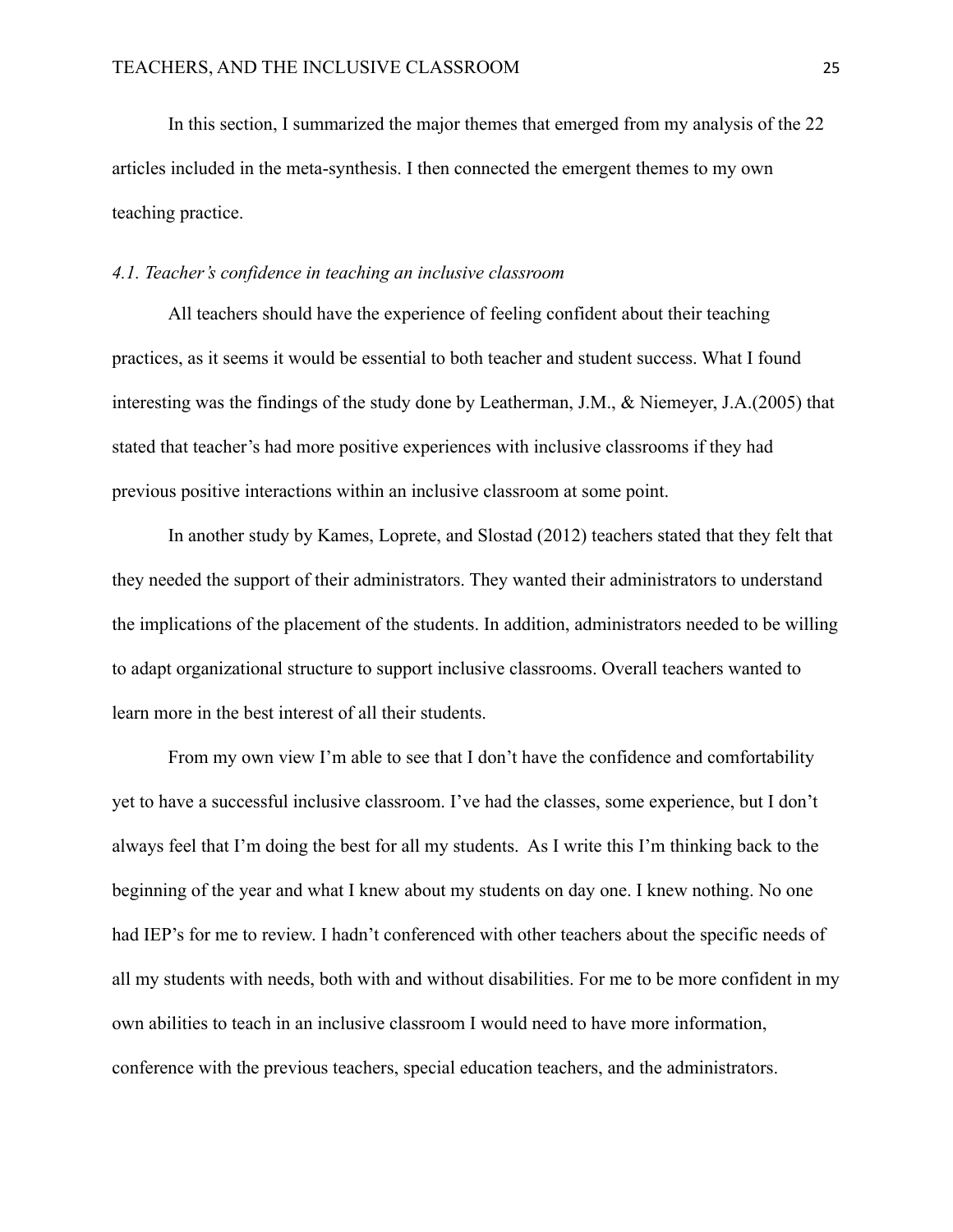Another point of contention with teachers was the additional work they would need to do. Teachers developed an attitude toward inclusive classrooms from the fact that inclusive classrooms cause extra work and intra-class problems for the teacher on duty (Gökdere, M., 2012).

This is where support from both paraprofessionals and special education teachers need to be taken into consideration. How are paraprofessionals and special education teachers going to contribute to the classroom duties? Teachers are tasked with making lesson plans, managing their classrooms, making phone calls to parents, and much more. All things that a teacher should do, but with an inclusive classroom, those duties may multiply and they need to know that paraprofessionals and special education teachers are there to help in any way. This is where teamwork and everyone feeling equal is so important.

#### *4.3. Education of teachers for an inclusive classroom*

Being a recently endorsed special education teacher I have taken a multiple of classes on working with students with special needs. Yes, I feel somewhat confident in my abilities and with what I have learned, but there is still so much more that you learn on the job. According to Swain, et al. in 2012 "...teacher education programs should consider incorporating a field experience within an inclusionary setting. Critical to the success of these field experiences is the mentorship by current practitioners." I hear my instructors talking about conferences that they attend to increase their knowledge and help them stay up to date on issues even after they have had numerous years of experience with special education and individuals with disabilities. Even as a student, prior to my special education classes we were required to take a minimal amount of special education courses. I don't feel like the general education program goes in depth enough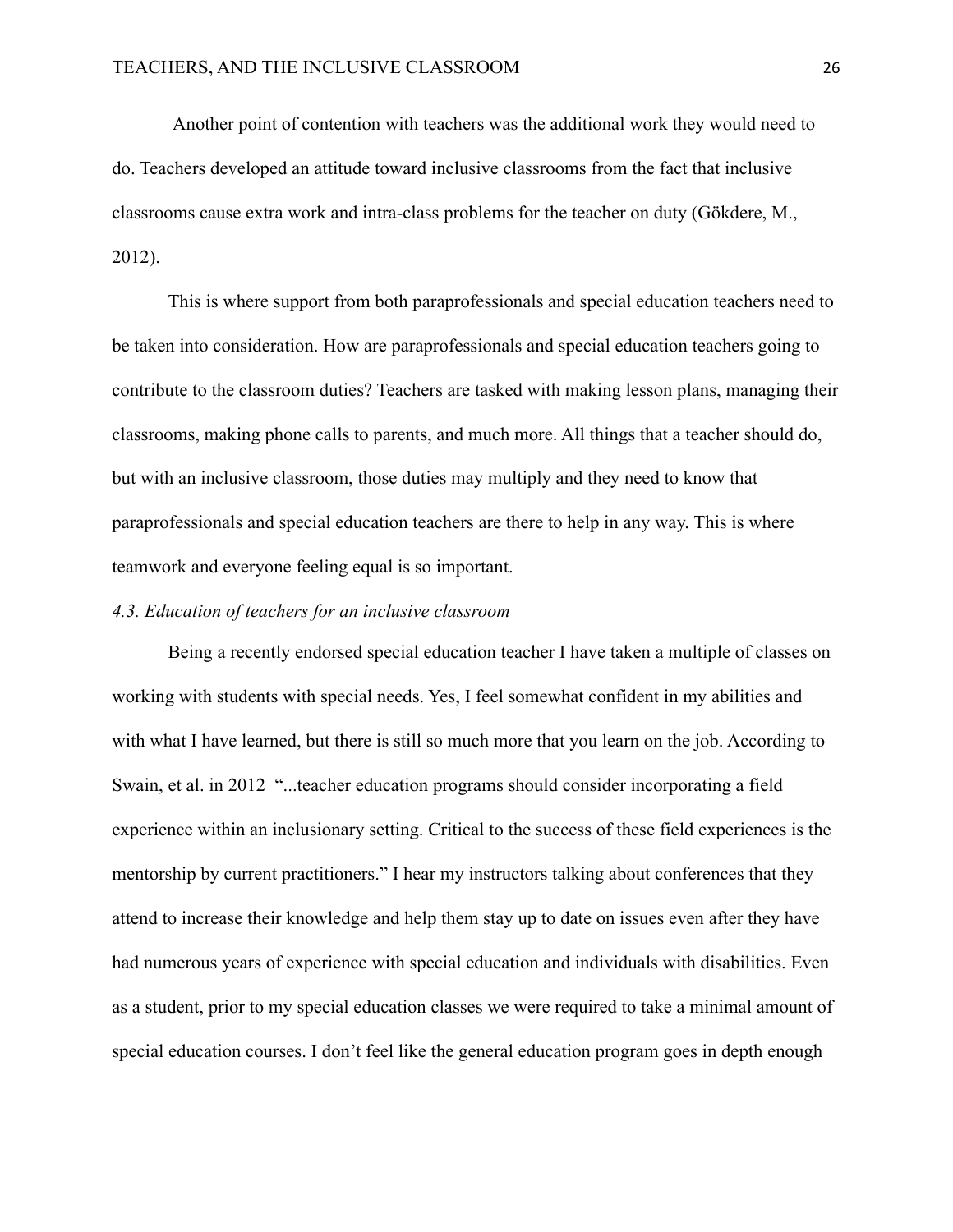in special education and the inclusive classroom. I honestly think that general education teachers should be required to spend so many hours in a special education setting before being able to graduate. I realize that not every general education student wants to teach special education, but if we are talking about inclusive classrooms, it shouldn't even be a conversation it should be a given.

Of the studies that I have read for this paper I have come to the conclusion that education and experience with students in an inclusive classroom has everything to do with teacher success. Teachers want more information, education, on how to have the best inclusive classroom. They don't want a one day workshop, they want hands on experiences, and in depth classe. But, more than anything, the results of the Wilkins and Niefeld (2004) study showed that teachers felt most ready for an inclusive classroom when they had taken classes about inclusive classrooms and done additional fieldwork. Fieldwork makes a world of difference. Like anything, practice makes perfect, or something close to that.

#### *4.4 Information teachers needed to feel successful in a special needs classrooms*

Teachers wanted information on the students that they would be working with prior to working with the students. "Teachers expressed perceived deficiencies in the information they received about the developmental histories of children included in their classrooms. Their responses indicated a need to know more information about the child's academic development, social/emotional growth, medical background, and family history (Kamens, et al. 2003)".

Things that a teacher wants to know are the "small" things like what makes the student happy, what could set them off, what do they excel at, what do they struggle with, what's the best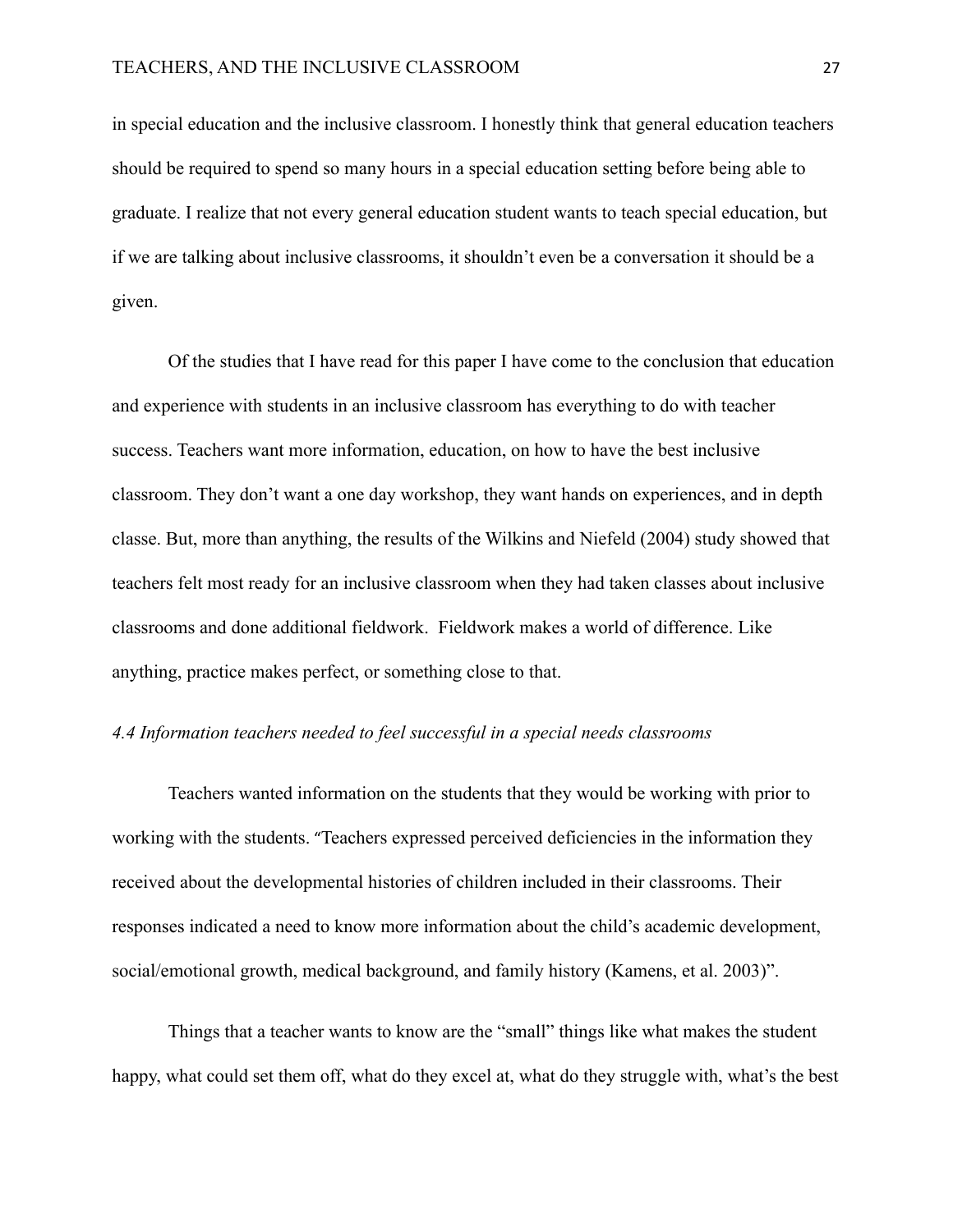way to help them, do they like to stand or sit, what has been successful with them in the past, and much more. These are all things that any teachers want to know about their students. In fact, at my school we would go through a list of our students at the end of the school year and fill out a form that would answer questions about those types of things. Then, before school would begin, the new teacher would get the information to review and then be able to reflect on what they needed to do to prepare for those students. This was great in my opinion. However, we no longer fill them out. It was sad to see such a tool be taken away. Teacher's that should have known how important those were by the years that they had taught were the teachers that were most happy about not having to fill them out anymore. I thought for sure that they would have more use for them than they did. Many of the veteran teachers told me they never read them anyway. I was so let down, because I had poured over them my first year teaching and thought it had really paid off. This also reminded me of how my first year, before I started I asked the special education teacher to see my student's IEPs. She was offended and irritated to go out of her way to show me them. I thought this was common practice and was stunned that it wasn't. Why would I want to try and teach a bunch of students that I knew nothing about? How could I be the best teacher I could be if I didn't have this information?

## *5.1* Conclusion

Education, education, education, field work, and more education is what best sums up what I have learned and read about teachers and inclusive classrooms. Teachers want more knowledge to feel confident in teaching and reaching all of their students. Teachers want support from their administrators. They want to work as a team with paraprofessionals, special education teachers, and their administrators. They want information on their students prior to teaching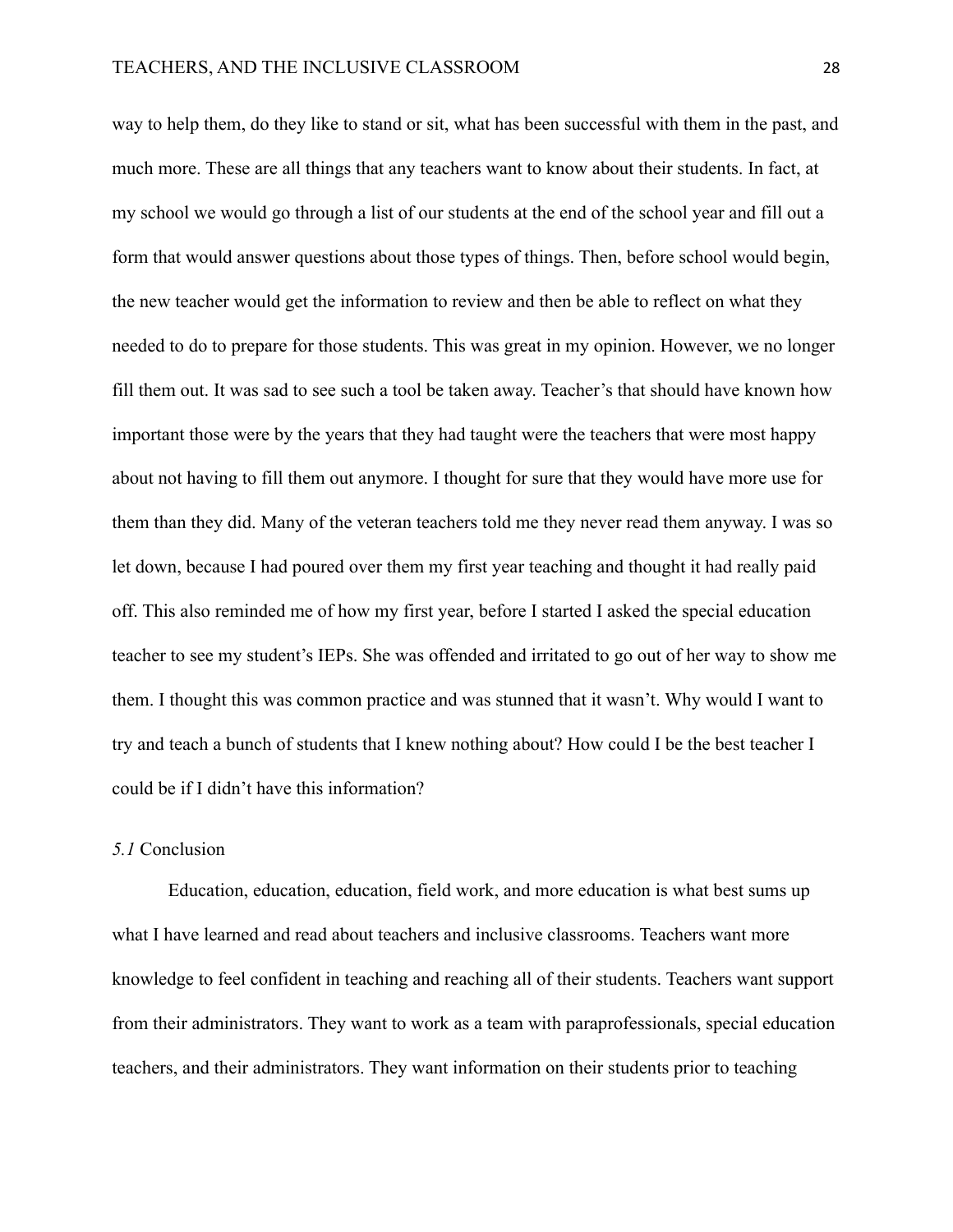them. All of this information and teamwork can them translate into a confident teacher that can walk into their inclusive classroom and feel ready to face the challenges and successes of having such a classroom. Who doesn't want to feel like they are doing their best, like they are prepared, and like they have support?

#### References

- Avramidis, E., & Norwich, B. (2002). Teachers' attitudes towards integration / inclusion: A review of the literature.*European Journal of Special Needs Education, 17*(2), 129-147. doi:10.1080/08856250210129056
- Baglieri, S. (2008). 'I connected': Reflection and biography in teacher learning toward inclusion. *International Journal of Inclusive Education, 12*(5), 585-604. doi:10.1080/13603110802377631
- Beacham, N., & Rouse, M. (2012). Student teachers' attitudes and beliefs about inclusion and inclusive practice.*Journal of Research in Special Educational Needs, 12*(1), 3-11. doi:10.1111/j.1471-3802.2010.01194.x
- Berry, R. A. W. (2010). preservice and early career teachers' attitudes toward inclusion, instructional accommodations, and fairness: Three profiles. *The Teacher Educator, 45*(2), 75-95. doi:10.1080/08878731003623677
- Black-Hawkins, K., & Florian, L. (2012). Classroom teachers' craft knowledge of their inclusive practice.*Teachers and Teaching, 18*(5), 567. doi:10.1080/13540602.2012.7097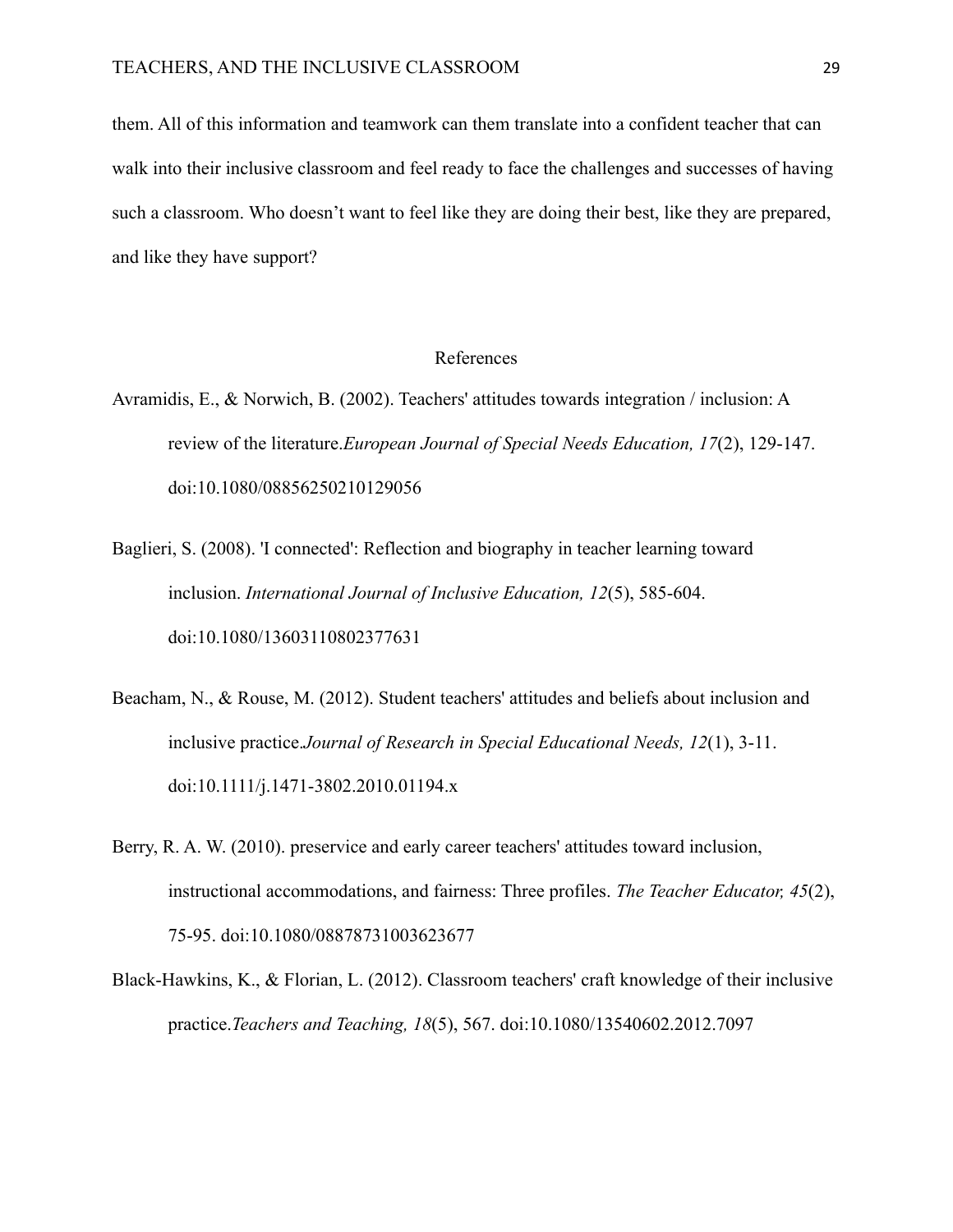- Cameron, D. L. (2014). An examination of teacher–student interactions in inclusive classrooms: Teacher interviews and classroom observations. *Journal of Research in Special Educational Needs, 14*(4), 264-273. doi:10.1111/1471-3802.12021
- Gebhardt, M., Schwab, S., Krammer, M., & Gegenfurtner, A. (2015). General and special education teachers' perceptions of teamwork in inclusive classrooms at elementary and secondary schools. *Journal for Educational Research Online,7*(2), 129-146. Retrieved fromhttp://search.proquest.com.proxy.consortiumlibrary.org/docview/1721338178?accou ntid=14473
- Giangreco, M. F., & Doyle, M. B. (2015). Italy presses forward in educating students with learning disabilities: Inclusive educational opportunities in italy are bolstered by classifying fewer students as disabled and by the expectation that classroom teachers will be supported to assume ownership for their instruction. *Phi Delta Kappan,97*(3), 23.
- Gökdere, M. (2012). A comparative study of the attitude, concern, and interaction levels of elementary school teachers and teacher candidates towards inclusive education. *Kuram Ve Uygulamada Egitim Bilimleri, 12*(4), 2800-2806. Retrieved from http://search.proquest.com.proxy.consortiumlibrary.org/docview/1231797022?accountid= 14473
- Hastings, R. P., & Oakford, S. (2003). Student teachers' attitudes towards the inclusion of children with special needs. *Educational Psychology, 23*(1), 87-94. doi:10.1080/01443410303223
- Jacqueline Specht, Donna McGhie-Richmond, Tim Loreman, Pat Mirenda, Sheila Bennett, Tiffany Gallagher, Gabrielle Young, Jamie Metsala, Lynn Aylward, Jennifer Katz, Wanda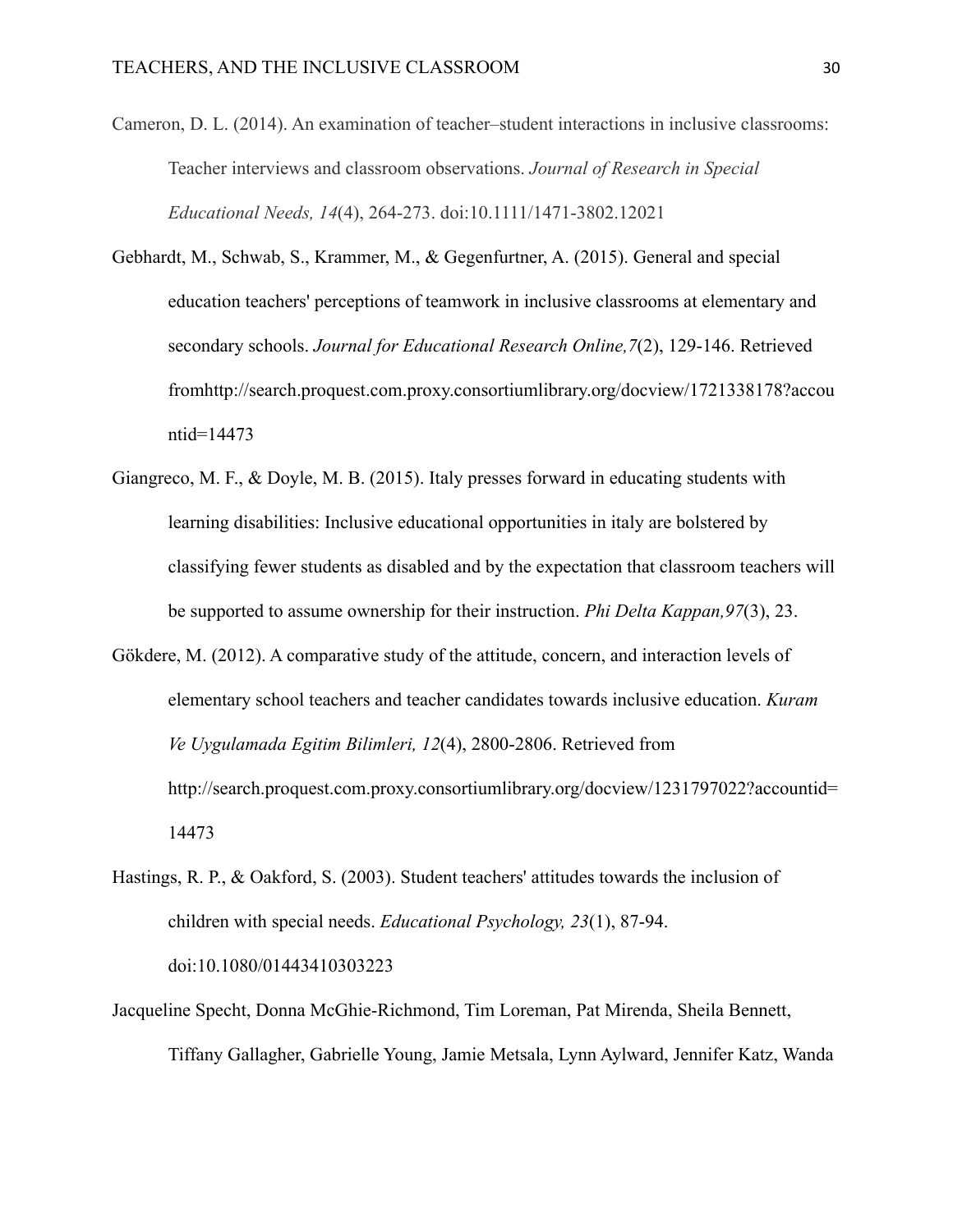Lyons, Scott Thompson & Sarah Cloutier (2016) Teaching in inclusive classrooms: efficacy and beliefs of Canadian preservice teachers, International Journal of Inclusive Education, 20:1, 1-15, DOI: 10.1080/13603116.2015.1059501

- Killoran, I., Woronko, D., & Zaretsky, H. (2014). Exploring preservice teachers' attitudes towards inclusion.*International Journal of Inclusive Education, 18*(4), 427-442. doi:10.1080/13603116.2013.784367
- Leatherman1, J. M., & Niemeyer, J. A. (2005). Teachers' attitudes toward inclusion: Factors influencing classroom practice. *Journal of Early Childhood Teacher Education,26*(1), 23-36. doi:10.1080/10901020590918979
- Litvack, M. S., Ritchie, K. C., & Shore, B. M. (2011). High- and average-achieving students' perceptions of disabilities and of students with disabilities in inclusive classrooms.*Exceptional Children, 77*(4), 474-487.
- Logan, B. E., & Wimer, G. (2013). Tracing inclusion: Determining teacher attitudes. *Research in Higher Education Journal, 20*, 1.
- Michele Wilson Kamens, Susan J. Loprete & Frances A. Slostad (2003) Inculsive Classrooms: What Practicing Teachers Want to Know, Action in Teacher Education, 25:1, 20-26, DOI: 10.1080/01626620.2003.10463289
- Monsen, J. J., Ewing, D. L., & Kwoka, M. (2014). Teachers' attitudes towards inclusion, perceived adequacy of support and classroom learning environment. *Learning Environments Research, 17*(1), 113-126. doi:10.1007/s10984-013-9144-8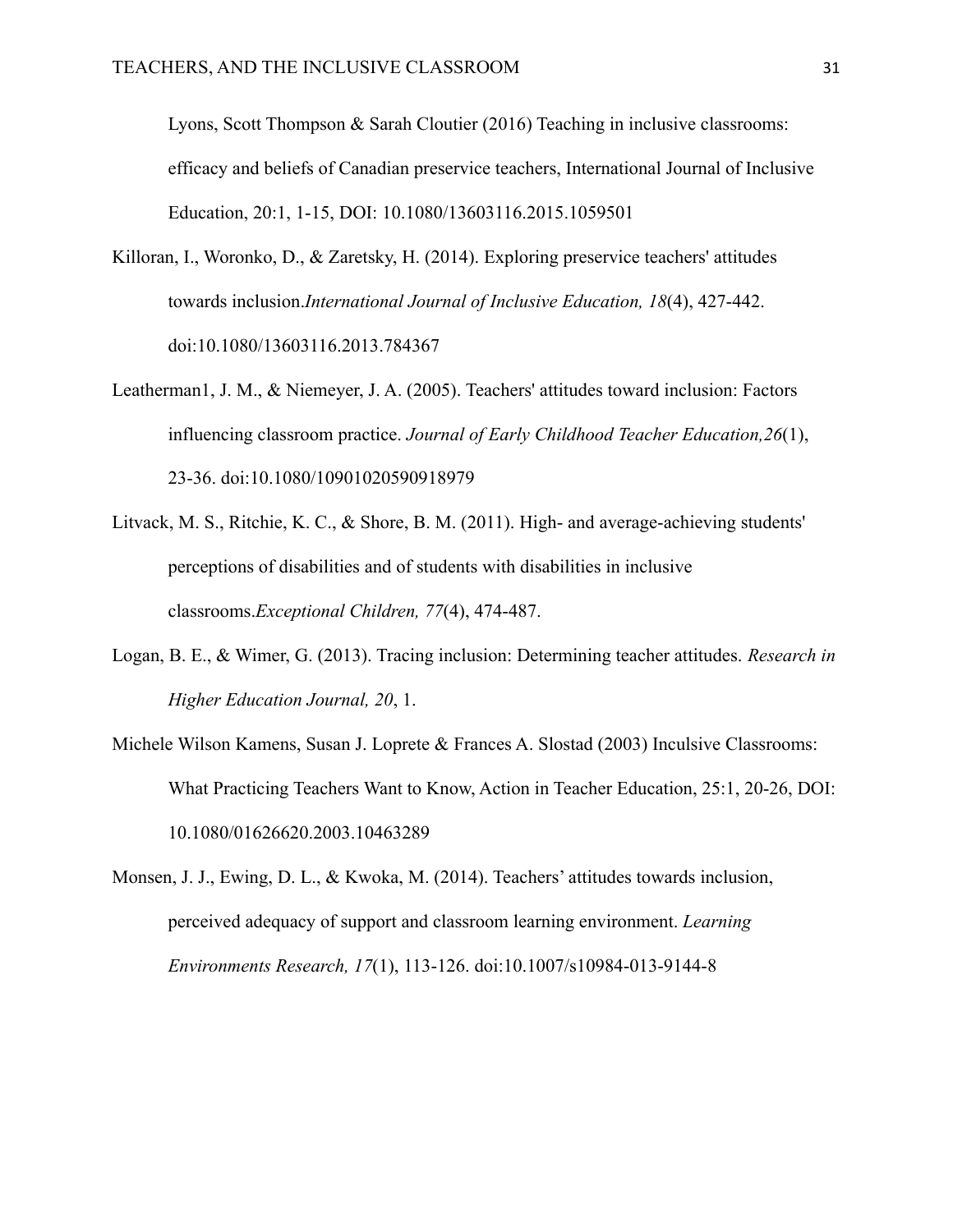- Ross-Hill, R. (2009). Teacher attitude towards inclusion practices and special needs students. *Journal of Research in Special Educational Needs, 9*(3), 188-198. doi:10.1111/j.1471-3802.2009.01135.x
- Shade, R. A., & Stewart, R. (2001). General education and special education preservice teachers' attitudes toward inclusion. *Preventing School Failure: Alternative Education for Children and Youth, 46*(1), 37-41. doi:10.1080/10459880109603342
- Sharma, U., & Sokal, L. (2015). The impact of a teacher education course on pre-service teachers' beliefs about inclusion: An international comparison. *Journal of Research in Special Educational Needs, 15*(4), 276-284. doi:10.1111/1471-3802.12043
- Swain, K. D., Nordness, P. D., & Leader-Janssen, E. M. (2012). Changes in preservice teacher attitudes toward inclusion. *Preventing School Failure: Alternative Education for Children and Youth, 56*(2), 75. doi:10.1080/1045988X.2011.565386
- Wilkins, T., & Nietfeld, J. L. (2004). The effect of a school-wide inclusion training programme upon teachers' attitudes about inclusion. *Journal of Research in Special Educational Needs, 4*(3), 115-121. doi:10.1111/j.1471-3802.2004.00026.x
- Will, M. (1986). Educating Children with Learning Problems: A Shared Responsibility. Retrieved from http://mn.gov/mnddc/parallels2/pdf/80s/86/86-ECP-MCW.pdf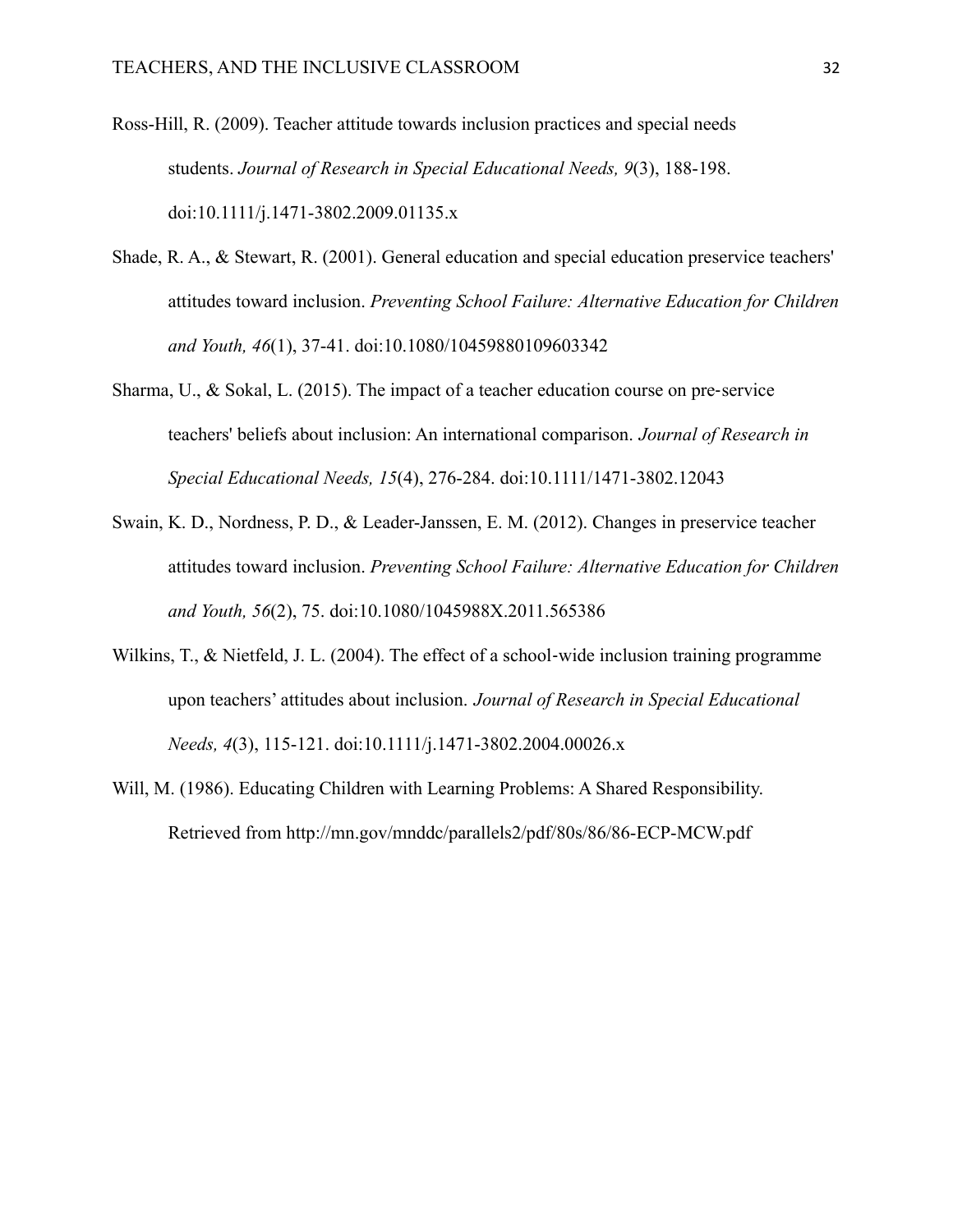#### **Ancestral searches**

- Andrews, J., & Lupart, J. L. (2000). The inclusive classroom: Educating exceptional children (2nd Edition), Scarborough, ON: Nelson Canada.
- Jacqueline Specht, Donna McGhie-Richmond, Tim Loreman, Pat Mirenda, Sheila Bennett, Tiffany Gallagher, Gabrielle Young, Jamie Metsala, Lynn Aylward, Jennifer Katz, Wanda Lyons, Scott Thompson & Sarah Cloutier, (2016) Teaching [in inclusive classrooms:](https://www.tandfonline.com.proxy.consortiumlibrary.org/doi/abs/10.1080/13603116.2015.1059501) [efficacy and beliefs of Canadian preservice teachers.](https://www.tandfonline.com.proxy.consortiumlibrary.org/doi/abs/10.1080/13603116.2015.1059501) International Journal of Inclusive Education 20:1, pages 1-15.
- Paterson, D. (2007). Teachers' in-flight thinking in inclusive classrooms. *Journal of Learning Disabilities, 40*(5), 427-35. Retrieved from